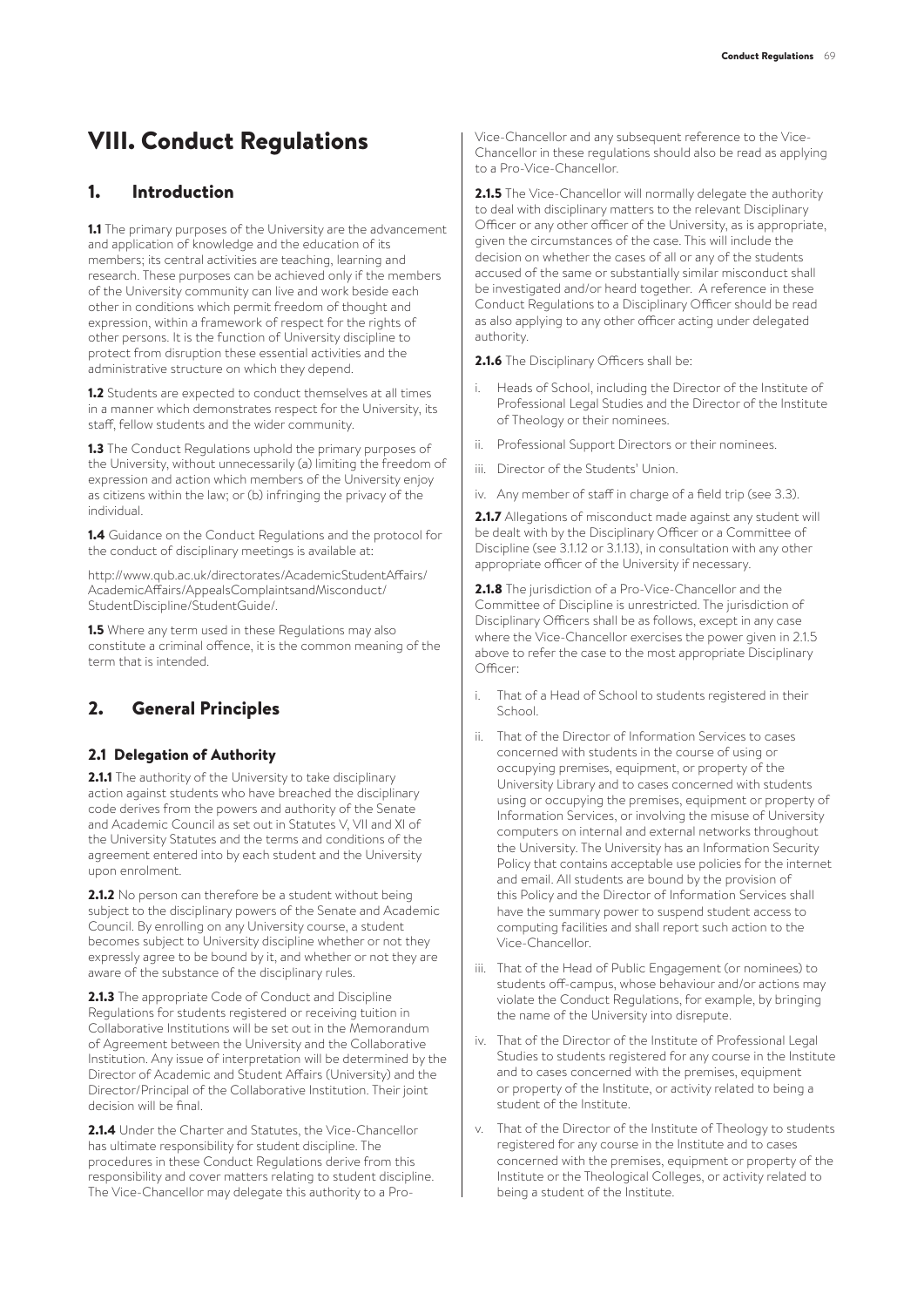- vi. That of the Head of Queen's Sport to cases concerned with students in the course of activity relating to, using or occupying the premises, equipment or property of Queen's Sport
- vii. That of the Director of the Students' Union to student members of the Students' Union and to cases concerned with their behaviour within the Students' Union, in the course of activity related to the Students' Union, and the premises, equipment or property of the Students' Union. Also included are any premises within the University where Students' Union events are organised, University playing fields, and breaches of the Conduct Regulations committed in the course of Rag Day activities.
- viii. That of the Head of Accommodation to students living in University residences and the premises, equipment or property in these residences.
- ix. That of a member of staff in charge of a field trip to students on the trip.

2.1.9 In complex cases, where more than one procedure may apply, the Director of Academic and Student Affairs shall decide which University Regulations shall be followed.

2.1.10 Advice on the Conduct Regulations is available from Academic Affairs (email: appeals@qub.ac.uk).

#### 2.2 Definitions

In these Regulations:

- i. A student who brings an allegation of misconduct against another registered student shall be referred to as "the reporting student";
- ii. A member of staff or member of the public who brings an allegation of misconduct against a registered student shall be referred to as "the reporting person"; and
- iii. A registered student against whom an allegation of misconduct is brought shall be referred to as "the responding student".

#### 2.3 Confidentiality

The University will take all reasonable steps to limit the disclosure of information as is consistent with investigating the issue(s) raised and the provisions of the Human Rights Act 1998, the General Data Protection Regulation 2016, the Data Protection Act 2018, the Freedom of Information Act 2000, and any other relevant legislation. All staff and students who become involved in the Disciplinary Procedures are required to respect the integrity of the process and the confidentiality of information arising from it both during and after the conclusion of the process, unless there is an overriding reason to disclose information. Information will only be released to those who need it for the purpose of investigating or responding to a matter; no third party will be told any more about the investigation than strictly necessary in order to obtain the information required from them. Where a formal statement of complaint has been made about a student, that student will normally be provided with a copy of the statement. Any person who makes a formal statement of complaint will be advised of this accordingly.

#### 2.4 Communication

The University will normally communicate by email with anyone involved in the University process. In the case of registered

students or University staff, this will normally be to their University email address. Where correspondence is sent to a registered student by post it will be sent to the term-time address registered with the University.

### 2.5 Notification of Decisions

Unless otherwise stated, notification of a decision will be sent to the student and copied to relevant persons normally within eight working days of the decision being taken. If there is a delay in the decision being made, the student will be advised.

### 2.6 Defamatory or Derogatory Comments

Students should be careful not to make unsubstantiated or defamatory allegations or comments about students, members of University staff or any other person. If the University considers that an allegation or comment may be deemed to be defamatory, it may require it to be retracted or deleted before permitting the investigation to continue. If a student refuses to do so, the offending material may be deleted by the University and the student may also be referred for a separate investigation under these regulations.

#### 2.7 Evidence

The University reserves the right to request and consider independent evidence, including medical evidence, as it deems appropriate. Where considered necessary, a committee may adjourn a meeting in order to allow time for such further evidence to be obtained.

#### 2.8 No Formal Complaint

The University reserves the right to take disciplinary action against a responding student of its own volition, even if the reporting student or reporting person does not wish to make a formal statement of complaint. In particular, the University reserves the right to take disciplinary action against a student in light of information received by way of disclosure under Report and Support (https://reportandsupport.qub.ac.uk/), or under the Whistleblowing Policy (https://www.qub.ac.uk/ about/Leadership-and-structure/Registrars-Office/FileStore/ Filetoupload,697383,en.pdf), and whistleblowers will be protected in accordance with the Policy.

#### 2.9 Duty of Candour/Fabricated Evidence

2.9.1 It is expected that any person involved in any University process will treat all others involved with respect and courtesy and will behave honestly and with integrity throughout the process. It is also expected that any evidence (written or oral) provided to the University will be true to the best of that person's knowledge.

2.9.2 Any registered student considered to have acted dishonestly or to have provided false evidence may be referred for investigation under the Conduct Regulations and/or the Fitness to Practise Procedure (as appropriate).

## 2.10 Support and Right to Be Accompanied

2.10.1 Any student against whom an allegation of misconduct has been made may access support from the University's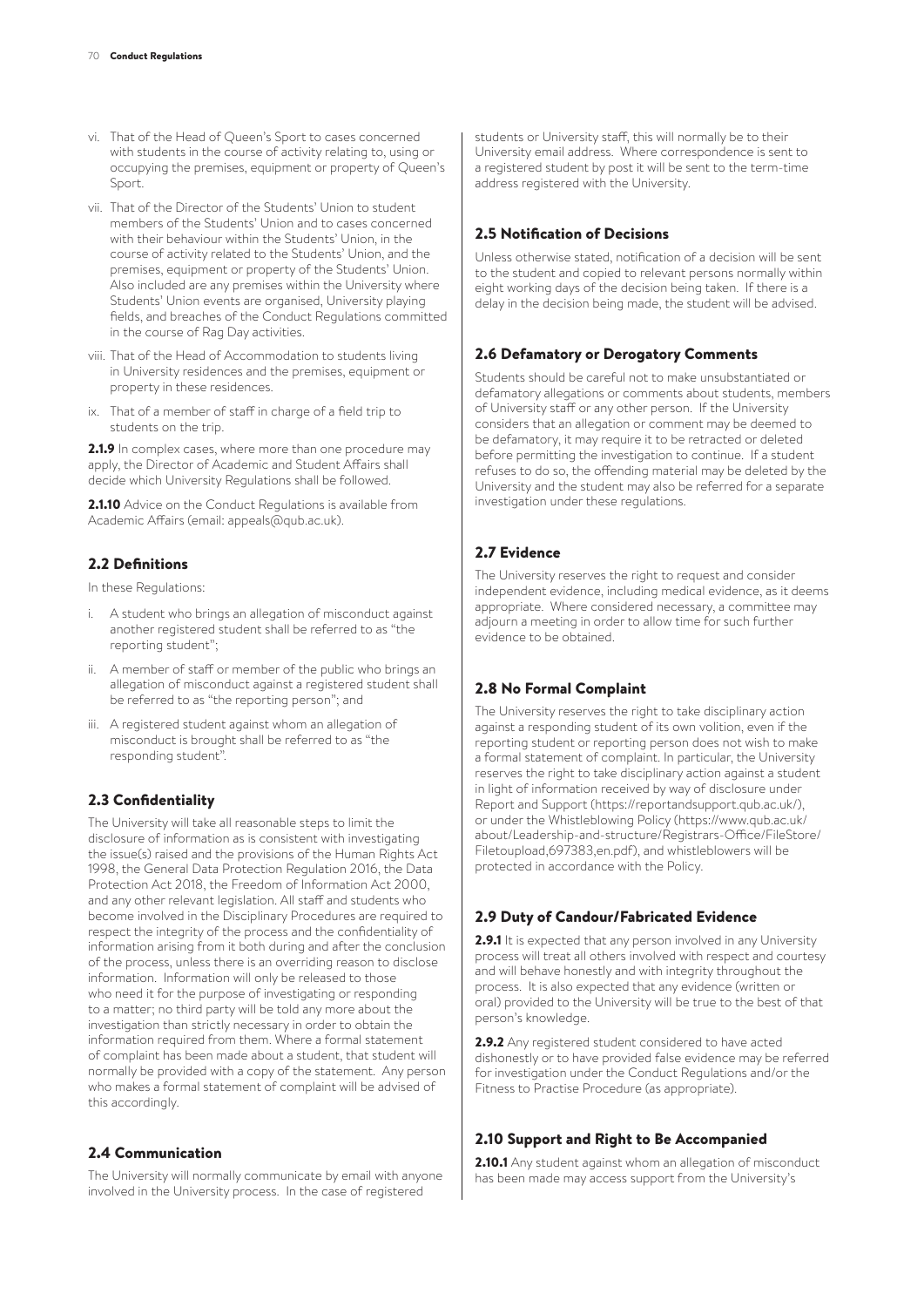2.10.2 Any student has the right to be accompanied at any stage in the proceedings by a registered student of the University (which shall include a Students' Union Sabbatical Officer), or a member of staff of the University, or University Chaplaincy. At all stages of the process, students will be notified of their right to be accompanied. A student may be permitted, exceptionally, and with the approval of the Pro-Vice-Chancellor (Education and Students), to be accompanied by an additional internal member of the University or a member of an external organisation to ensure that the pastoral needs of the student are fully met. In such cases, the input of Disability Services and Student Wellbeing will be sought in advance.

2.10.3 The role of the person accompanying a student is one of support, not representation, and the student will be expected to answer questions themselves and make their own representations.

## 2.11 Recordings

Students are not permitted to make electronic or digital audio or visual recordings of any meetings or proceedings under these regulations without the express written consent of all participants.

## 2.12 Disciplinary Meetings

2.12.1 Responding students are required to attend disciplinary meetings.

2.12.2 Where a responding student fails to attend a meeting without good cause, the Disciplinary Officer or Committee may consider the case in the absence of the responding student and without further notice if the Committee is satisfied that the date, time and venue of the meeting have been notified in writing to the responding student.

2.12.3 Where a responding student notifies Academic Affairs that they will be unable to attend the Disciplinary Officer Hearing or the Committee meeting and shows good cause, the Disciplinary Officer or the Committee may exercise their discretion to adjourn the hearing at any time. It is the responsibility of the responding student to establish good cause to the satisfaction of the Disciplinary Officer or the Committee.

2.12.4 The Disciplinary Officer or the Committee may exercise its discretion to adjourn the meeting at any time.

## 2.13 Anonymous Reports

2.13.1 Anonymous reports of concerns will not normally be considered. However, where the report raises issues of serious concern, the University may take steps to investigate the matter, in particular, disclosures made under the Whistleblowing Policy (https://www.qub.ac.uk/about/Leadership-and-structure/ Registrars-Office/FileStore/Filetoupload,697383,en.pdf), or under Report and Support (https://reportandsupport.qub. ac.uk/) (see 2.8 above).

2.13.2 Only in exceptional circumstances will the identity of the person reporting a concern be permitted to remain confidential, provided this is consistent with the rules of natural justice.

#### 2.14 Equality, Diversity and Fair Treatment

2.14.1 The University has a legal, as well as a moral duty, to treat all students fairly. The University values and promotes equality and diversity and will seek to ensure that it treats all individuals fairly and with dignity and respect. The University seeks to provide equality to all, irrespective of: gender, including gender re-assignment; marital or civil partnership status; having or not having dependants; religious belief or political opinion; race (including colour, nationality, ethnic or national origins, including Irish Travellers); pregnancy, including maternity and paternity rights; disability; sexual orientation and age.

2.14.2 Within this procedure, where possible, there will be an equal gender balance on committees.

2.14.3 Where a responding student is unable to participate in an investigation or proceedings commenced under these Regulations for medical reasons, medical evidence will be required to confirm that this is the case. In such circumstances, any investigation or proceedings will normally be postponed until the responding student is deemed fit to participate by a medical professional, or the responding student confirms that they wish to proceed. Responding students who are unable to participate for medical reasons may be required to take a period of temporary withdrawal.

## 2.15 Less Favourable Treatment

No person who is subject to investigation under this procedure will be treated less favourably as a result. Victimisation shall be grounds for a further, separate complaint.

## 2.16 Standard of Proof

At all times, the principles of natural justice shall be observed and the standard of proof shall be on the balance of probabilities.

## 2.17 Reasonable Adjustments

Students will be invited to notify Academic Affairs if they require any reasonable adjustments in order to make the process accessible. This may include consultation with Disability Services.

## 2.18 Deadlines/Timescales

The University will endeavour to meet all timescales set out in this procedure. It may however prove impossible to meet these timescales when key staff are on leave, or otherwise indisposed, or where the complexities of the case warrant extended scrutiny. Where it is not possible for the University to meet the deadlines, for whatever reason, the reporting student, the reporting person and the responding student will be informed, as appropriate.

## 2.19 Late Appeals

2.19.1 Appeals against the decision of a Disciplinary Officer (see 13.2) or against the decision of a Committee of Discipline (see 14.2) received after the specified deadline will not be considered unless the responding student can evidence circumstances beyond their control (e.g. hospitalisation).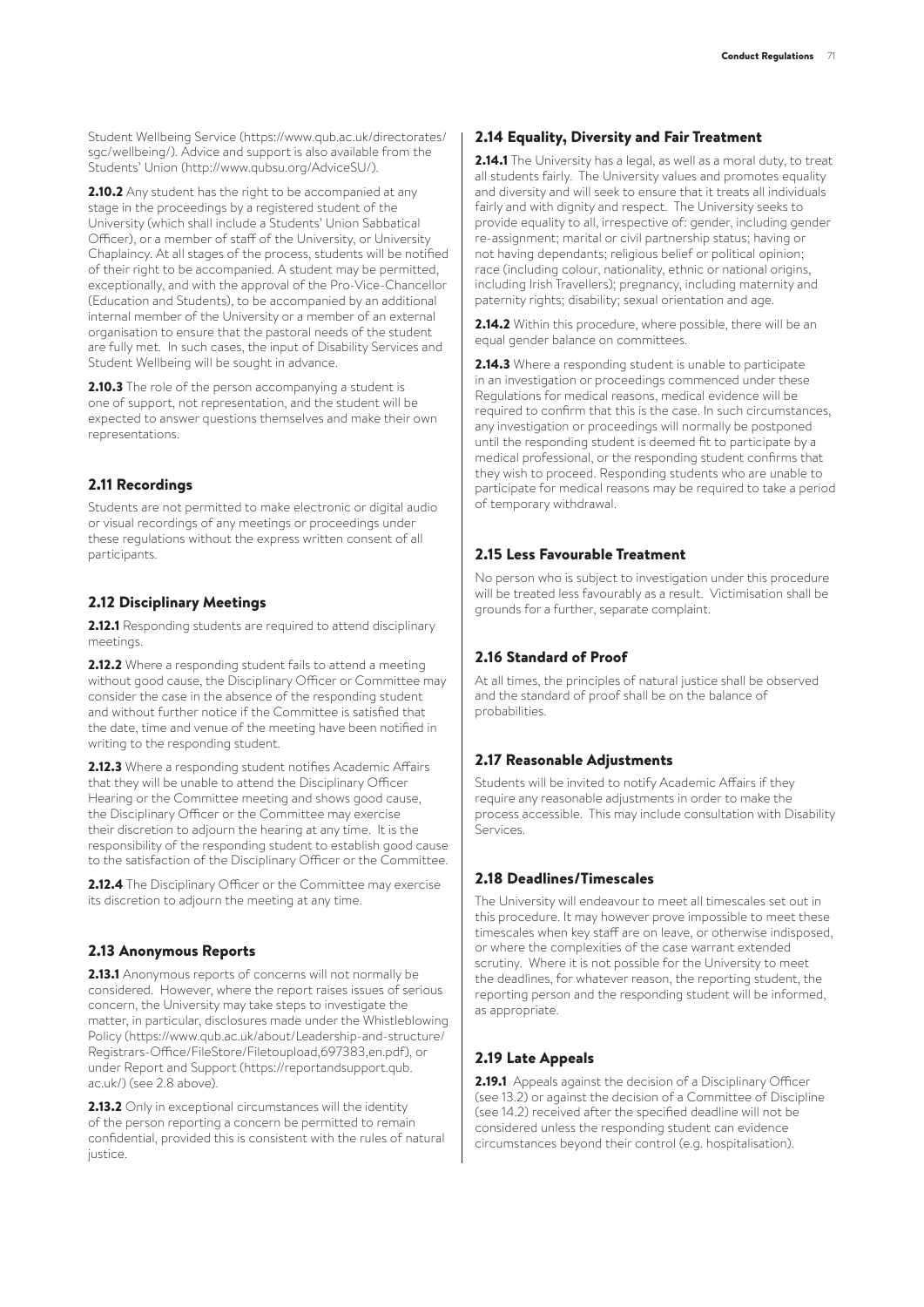#### 2.20 Withdrawal of Student Prior to Conclusion of **Investigation into the Allegation of Misconduct**

If a responding student withdraws or is withdrawn or graduates from the University during the course of an investigation or proceedings commenced under the Conduct Regulations, the University reserves the right to;

- continue with the investigation in accordance with these Regulations, and to hear the allegation of misconduct in the absence of the responding student without further notice, following their withdrawal; or
- ii. suspend the investigation in the absence of the responding student following their withdrawal, and in the event that the responding student subsequently applies to the University for re-admission, to recommence the investigation in accordance with these Regulations. Any recommencement of the investigation will (as far as reasonably practical) take place prior to the start of the next academic year, and any offer of a place will, (in addition to any other e.g. academic conditions), be conditional upon (i) conclusion of the investigation into the allegation of misconduct and (ii) compliance with any subsequent penalty, or Future Conduct Agreement applied under these Regulations.

### 2.21 *Prima Facie* Screening

2.21.1 The onus is on the reporting student or reporting person to present sufficient evidence to warrant investigation under the Conduct Regulations. Where it is not clear that a *prima facie* case has been presented, upon receipt of an allegation of misconduct against a student, the Disciplinary Officer (or the member of staff to whom an allegation of misconduct has been made) will forward the case to Academic Affairs (appeals@qub. ac.uk) for consideration by a Screening Panel. The Screening Panel, comprising two senior members of University staff, will consider the allegation and any supporting evidence and determine:

- i. Whether or not sufficient evidence has been presented to demonstrate a *prima facie* case; and, if so
- ii. Which University regulations or procedure should be followed.

2.21.2 If the Screening Panel determines that there is a *prima facie* case, the matter will be referred for investigation under the appropriate University regulations or procedure.

If the Screening Panel determines that there is no *prima facie*  case, the reporting student or reporting person will be advised and will be afforded the right to request a review by a Review Panel, comprising two senior members of University staff, on the following grounds:

- i. There is substantive and relevant new evidence which could not have been presented to the University at the time of making the allegations.
- ii. There was a procedural irregularity in the consideration of the case and/or the decision by the Screening Panel which had a demonstrable impact on the decision (e.g. that evidence was not considered).

2.21.3 The Review Panel will consider the material provided to the Screening Panel, together with any additional information or documentation provided and may also seek further information, if necessary. The Review Panel will either:

Determine that a prima facie case has been presented and refer the matter for consideration under the appropriate University procedure.

ii. Confirm the decision of the Screening P l that a prima facie case has not been presented and dismiss the allegation.

The reporting student or reporting person shall be informed in writing. There shall be no further internal right of appeal against the decision of the Review Panel.

# 3. Misconduct

### 3.1 Definition of Misconduct

3.1.1 Misconduct under these regulations is deemed to be improper interference, in the broadest sense, with the proper functioning or activities of the University, or those who work or study in the University; or behaviour which brings, or may bring, the University into disrepute. Misconduct includes sexual misconduct. This applies whether or not the misconduct takes place on University property and can include misconduct through Social Media. The Conduct Regulations are in place to protect the wellbeing of the students, staff, wider community and the reputation of the University. Some of the most common examples of misconduct and guidance on standard penalties for those offences are listed in Annex 1.

3.1.2 Subject to 3.1.3, these regulations, if invoked, will take precedence over all other University Codes and Regulations without prejudice to 3.2.8 below.

3.1.3 In cases where either the Conduct or Fitness to Practise Regulations may be invoked, the University Officer to whom an allegation of misconduct has been made shall liaise with the appropriate School and any other Officer as required. In consultation with the Director of Academic and Student Affairs they shall decide which set of regulations should apply. However, the decision to invoke one set of regulations does not preclude a later decision to transfer a case to another set of regulations, if the circumstances or details of the case, after further investigation, deem it to be more appropriate

3.1.4 Once a student has signed a contract as a member of University staff (excluding students employed through On Campus Jobs), any allegation of misconduct which relates to their employment, will be dealt with by the Human Resources Directorate. Human Resources should ensure that any student employed immediately after their period of study, is not subject to misconduct under these regulations.

**3.1.5** In circumstances where behaviour arising from a diagnosed or suspected mental illness and/or physical or behavioural difficulties constitutes a breach of the Conduct Regulations, disciplinary procedures will normally be a last resort, and will be applied only if reasonable adjustments, medical and counselling interventions have failed to address satisfactorily the problem behaviour, or have been refused by the student.

**3.1.6** The regulations apply to misconduct occurring in any place to which a student is permitted access by virtue of their status as a student which may bring the name of University into disrepute. For example, visits to other institutions including overseas academic exchange or placement visits, field trips and work placements, are also covered by these regulations. Students must also comply with any special study regulations made known to them.

**3.1.7** The University reserves the right to invoke its own disciplinary procedures, not excepting that a professional, statutory or regulatory body (PSRB) may have initiated civil, criminal or other proceedings, if it is considered appropriate. Where a finding of misconduct is made, and the student has been disciplined by a PSRB, the professional body's penalty shall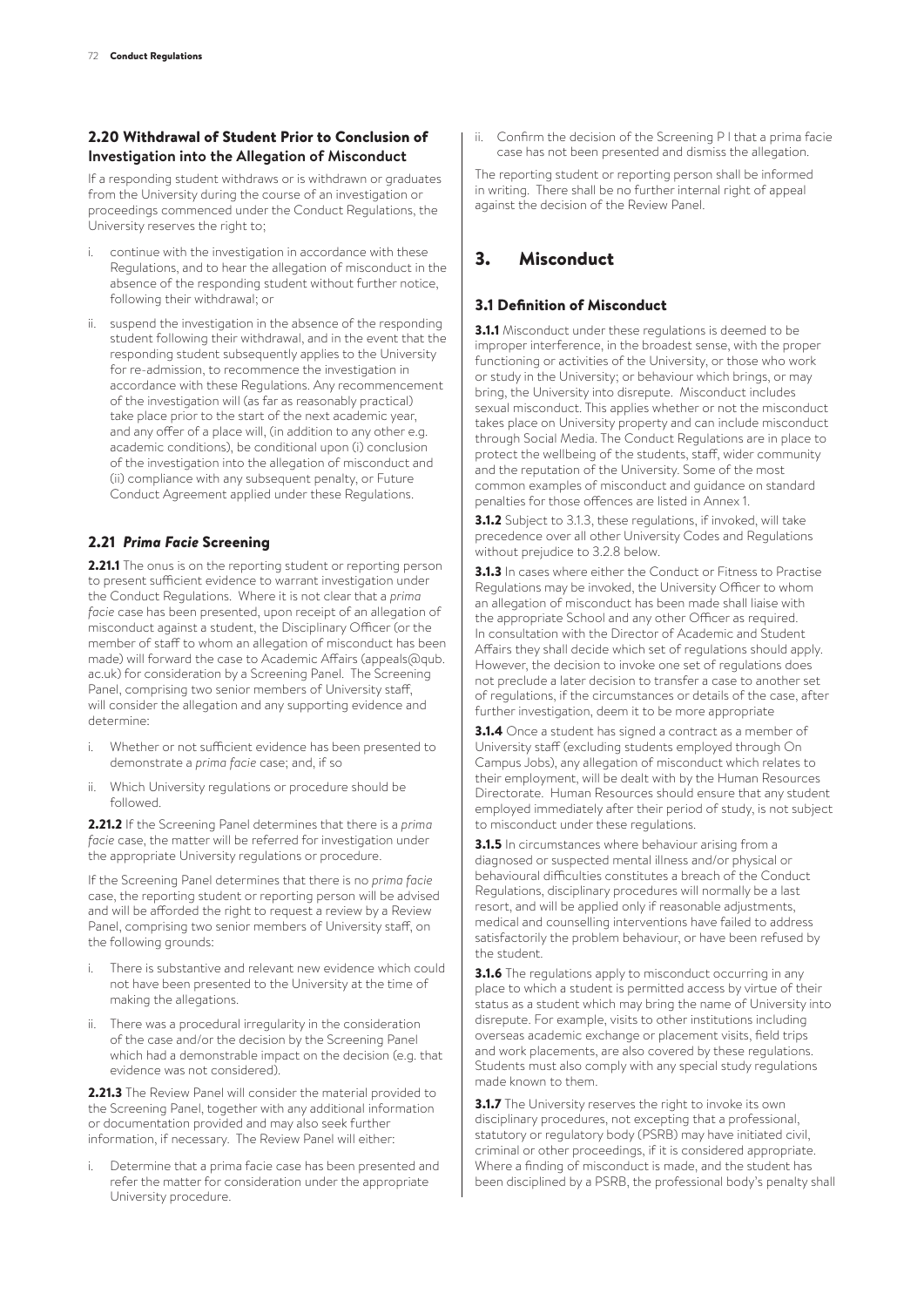be taken into consideration in determining the penalty under these regulations.

**3.1.8** The University will not investigate criminal offences. However, the University will investigate allegations of misconduct if it is deemed that the student's behaviour may constitute a breach of the University's Conduct Regulations. Where the alleged misconduct would also constitute an offence under the criminal or civil law, any action under these regulations will normally be postponed pending the outcome of the criminal or civil proceedings. However, the University reserves the right to consider imposing a precautionary suspension (see 7 below) or to take action under these regulations, if considered appropriate.

**3.1.9** The level of disciplinary action which will be pursued in each case will be determined by the particular circumstances. However, the severity and circumstances of an offence should be taken into account when determining whether it should be heard by a Disciplinary Officer or a Committee of Discipline.

**3.1.10** The list below provides examples of offences normally heard respectively by a Disciplinary Officer and a Committee of Discipline.

**3.1.11** A second offence of an identical or similar nature will normally be referred to a Committee of Discipline. A second offence of a different nature may be dealt with by a Disciplinary Officer.

**3.1.12 Disciplinary Officer** 

- Smoking or vaping in a non-designated area (outside).
- ii. Drinking alcohol in a prohibited area.
- iii. Smoking or vaping in a prohibited area (inside).
- iv. Burning incense or candles on University premises without appropriate authorisation.
- v. Minor anti-social disturbance including off-campus noise disturbance.
- vi. Causing minor harm, or threatening to cause minor harm, to another person (eg slap, push).
- vii. Minor vandalism or malicious damage to property.
- viii. Failure, without reasonable cause, to produce accurate identification upon demand to authorised persons, who should identify themselves.
- ix. Disruption of, or interference with, the activities of the University, whether on University premises or elsewhere.
- x. Obstruction of, or improper interference with, the functions, duties or activities of any student, member of staff or other employee of the University or any authorised visitor to the University.
- xi. Behaviour which interferes with the legitimate freedom of speech, ideas, actions or enquiry of any other student or member of staff.
- xii. Indecent misconduct (minor).
- xiii. Failure to comply with a penalty previously imposed under these regulations for a minor offence.
- xiv. Contempt of the University's Discipline procedures by failing to co-operate with the University's discipline authorities.
- xv. Breach of University Regulations or Policy and Procedures, e.g. the Student Social Media Policy, Student Visa requirements.
- xvi. Breach of Covid-19 guidance and/or regulations.

xvii.Misuse of learning materials, including online and recorded materials, provided to students by the University.

#### **3.1.13** Committee of Discipline

- Minor offences committed by a student with a disciplinary record.
- ii. Taking property without the consent of the owner.
- iii. Major vandalism or malicious damage to property.
- iv. Misuse of the fire or other safety equipment.
- v. Failure to cooperate with the University's discipline authorities on more than one occasion.
- vi. Behaviour which brings, or may bring, the name of the University into disrepute.
- vii. Possession of an illegal substance or illegal possession of a controlled drug, or possession of any prescription drug which has not been prescribed directly to the student.
- viii. Production of, offer of, sale of or giving to any person, any illegal substance, controlled drug or prescription drug.
- ix. Abusive, threatening or intimidating, bullying or harassing behaviour.
- x. Making false, frivolous, malicious, mischievous or vexatious allegations against another member of the University.
- xi. Serious indecent misconduct.
- xii. Sexual misconduct, including attempted sexual misconduct.
- xiii. Failure to disclose the required information to the Director of Academic and Student Affairs as required by regulation 6.
- xiv. Fabrication or falsification of evidence or information provided to the University.
- xv. Physical misconduct or threats of physical misconduct.
- xvi. Public disorder.
- xvii. Breach of Covid-19 guidance and/or regulations.
- xviii. Misuse of learning materials, including online and recorded materials, provided to students by the University.

The above lists are not intended to be exhaustive.

3.1.14 If, after consideration of the case against a student, a disciplinary offence is found to have been committed by the student, then the student's disciplinary record shall normally be taken into account by the Disciplinary Officer or the Committee in deciding the appropriate penalty.

#### 3.2 General Approach to Dealing with Misconduct

**3.2.1** Any person involved in student conduct matters is required to respect the integrity of the process and the confidentiality of information arising from it. Any person who makes a statement alleging misconduct by a student must accept that their statement(s) may be provided to the responding student.

**3.2.2** The following regulations do not preclude any member of staff from taking reasonable emergency action to prevent, stop, minimise, or otherwise control any conduct by a student which, in the opinion of a member of staff, constitutes misconduct and warrants emergency action. What constitutes an emergency, and the action to be taken will depend on the particular situation, but circumstances involving the safety of others, or affecting the proper functioning of the University, may require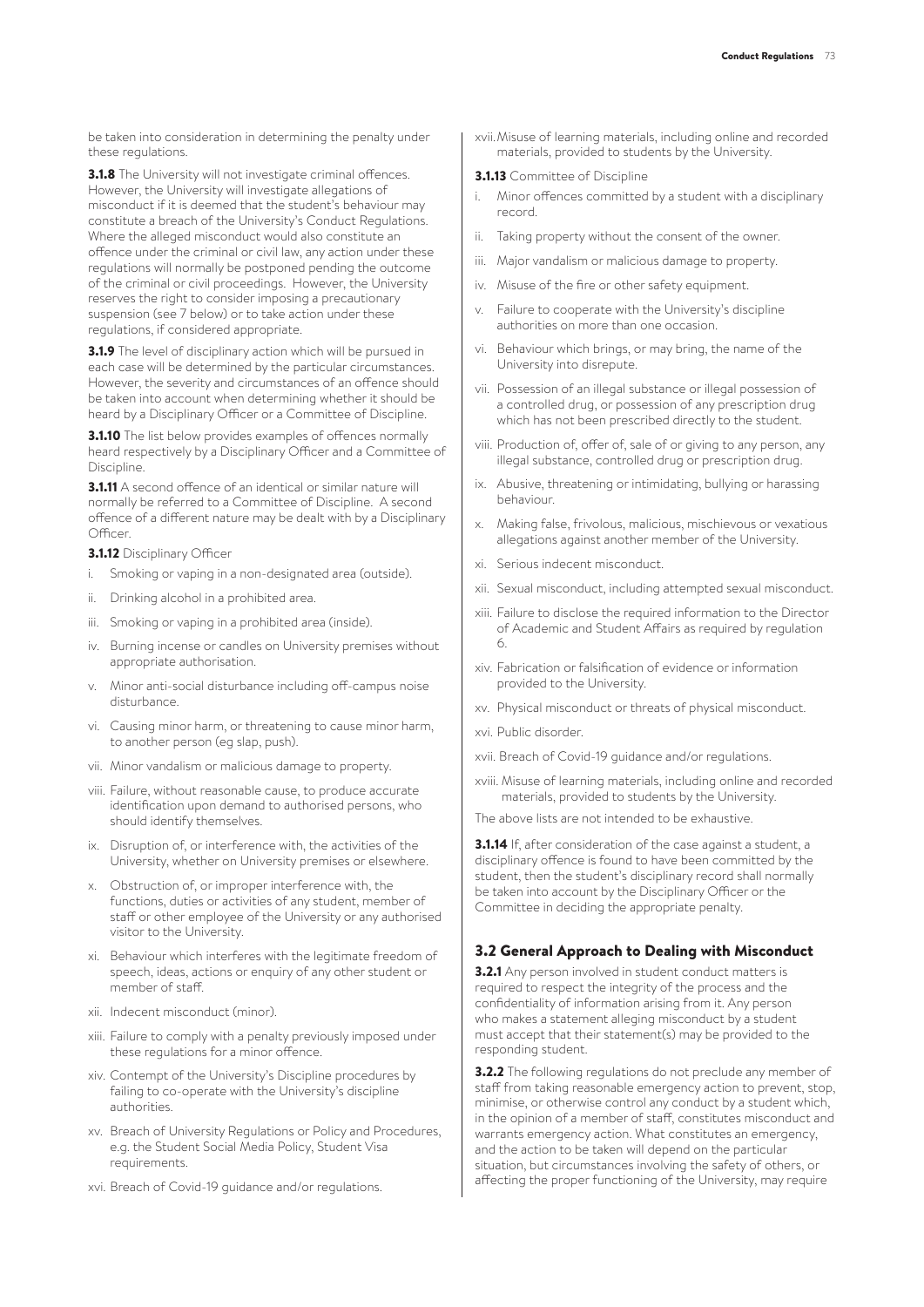immediate action. As soon as reasonably practicable after the emergency action has been taken, the member of staff shall take steps to invoke the University's regulations.

**3.2.3** The regulations are intended to ensure a speedy and efficient resolution of issues. Reasonable time will be allowed for the preparation of representations and the investigation of the circumstances of the allegations. The aim is to prevent unnecessary delay whilst ensuring a full and fair assessment of any individual case.

**3.2.4** A reporting student or a reporting person may make a formal statement of complaint to the University. However, the University will also accept formal statements of complaint in writing (e.g. emails) or verbal complaints, where the reporting person is unable to make the formal statement of complaint in writing.

3.2.5 A formal statement of complaint is an indication from the reporting student or reporting person that they wish the University to take action in relation to the matter.

**3.2.6** Allegations of misconduct shall normally be made to the appropriate Disciplinary Officer. If considered appropriate, the Disciplinary Officer, with the consent of the reporting student or reporting person and the responding student, may resolve the matter without further action. If an allegation is brought directly to the Vice-Chancellor, the Vice-Chancellor will delegate it to the appropriate Disciplinary Officer.

**3.2.7** At the conclusion of the disciplinary procedure, the reporting student or reporting person will normally be advised whether the Conduct Regulations were invoked and, if so, whether a sanction was imposed on the responding student. However, the details of the outcome of the disciplinary proceedings against the responding student will not be disclosed. All persons involved in the process should also be reminded of their duty of confidentiality both during the process and after its conclusion.

**3.2.8** Where a reporting student or reporting person is dissatisfied with a decision by a Disciplinary Officer or other officer of the University not to invoke the Conduct Regulations, they may refer the matter to the Vice-Chancellor (or nominee), who may instruct the Disciplinary Officer to take action under the Regulations, take action themselves, or otherwise deal with the matter. The decision of the Vice-Chancellor (or nominee) shall be final.

**3.2.9** The disciplinary procedure for dealing with misconduct outlined in these Regulations is set out in a flowchart in Annex 2.

#### 3.3 Dealing with Students on a Field Trip

If an alleged incident of misconduct occurs whilst on a field trip, the member of staff who is in charge of the trip shall be deemed to be the Disciplinary Officer. In serious cases of misconduct, immediate action can be taken against the student by the Disciplinary Officer, if required, in consultation with another Disciplinary Officer in the University (see 3.2.2). On return to the University, the regulations may be invoked (see11) and, if considered appropriate and in consultation with Academic Affairs, the matter can be referred directly to the Committee of Discipline. If the misconduct is deemed to be less serious, the Disciplinary Officer may impose sanctions on the student, or group of students involved whilst on the field trip (e.g. withdrawal of privileges including suspension for part, or remainder of the field trip). During all stages of this process, a note shall be kept of any meetings/interviews held.

## 4. Breaches of Discipline (Students' Union Sabbatical Officers)

The following is an extract from the Students' Union Constitution Chapter 5, Other Procedures and retains its original numbering.

#### Breaches of Discipline

1.1 *The procedures and protections of the Student Conduct Regulations of the University shall apply in respect of Sabbatical Officers as they apply to any student.*

1.2 *In relation to any Sabbatical Officer who acts in a manner which, in the opinion of at least a two-thirds majority of the Management Board, is in contravention of the Student Conduct Regulations or the Student Officer Protocol, then the Management Board may at its discretion request that the Vice-Chancellor of the University consider whether disciplinary action is appropriate in the circumstances.*

1.3 *The Senate shall be notified, at the earliest reasonable opportunity, of all instances whereby allegations of misconduct against a Sabbatical Officer are proven. All such disciplinary action shall be implemented in line with the University's Student Conduct Regulations.*

1.4 *The University's Student Conduct Regulations shall apply to Non-Sabbatical Officers, in relation to any breach of discipline including a breach of the Student Officer Protocol.*

1.5 *Minor offences as defined in the University's Student Conduct Regulations by Non-Sabbatical Officers shall be dealt with by the Union according to the instrument of delegation of disciplinary powers as contained within the Student Conduct Regulations.*

# 5. Criminal Offences

**5.1** The University will not conduct investigations into allegations of criminal offences. The University acknowledges that the Police and Public Prosecution Service are properly tasked to investigate and prosecute criminal offences. The University will co-operate fully with any police investigation and any subsequent legal proceedings. The University will liaise with police but will at no time undertake any investigations or actions which could compromise a police investigation or criminal proceedings. Where a police investigation or criminal proceedings are on-going, the University will normally postpone any disciplinary proceedings under the Conduct Regulations pending the outcome of any such police investigation or criminal proceedings. However, the University may carry out a risk assessment and may, where deemed necessary, impose a period of precautionary suspension and / or exclusion or take such other action as required to protect the safety of any person or the reputation of the University (see 7) or take action under these regulations, if considered appropriate.

**5.2** The University shall seek and maintain liaison with the police. Advice may be sought on whether a matter is considered by the police to be serious or not.

**5.3** The University will not normally report to police any allegation of a crime against the wishes of the reporting student or reporting person. However, the University reserves the right to report an allegation of a serious crime where it considers that there may be a serious risk of harm to any person or to prevent a further crime taking place. Such decisions will be taken on a case-by-case basis after careful consideration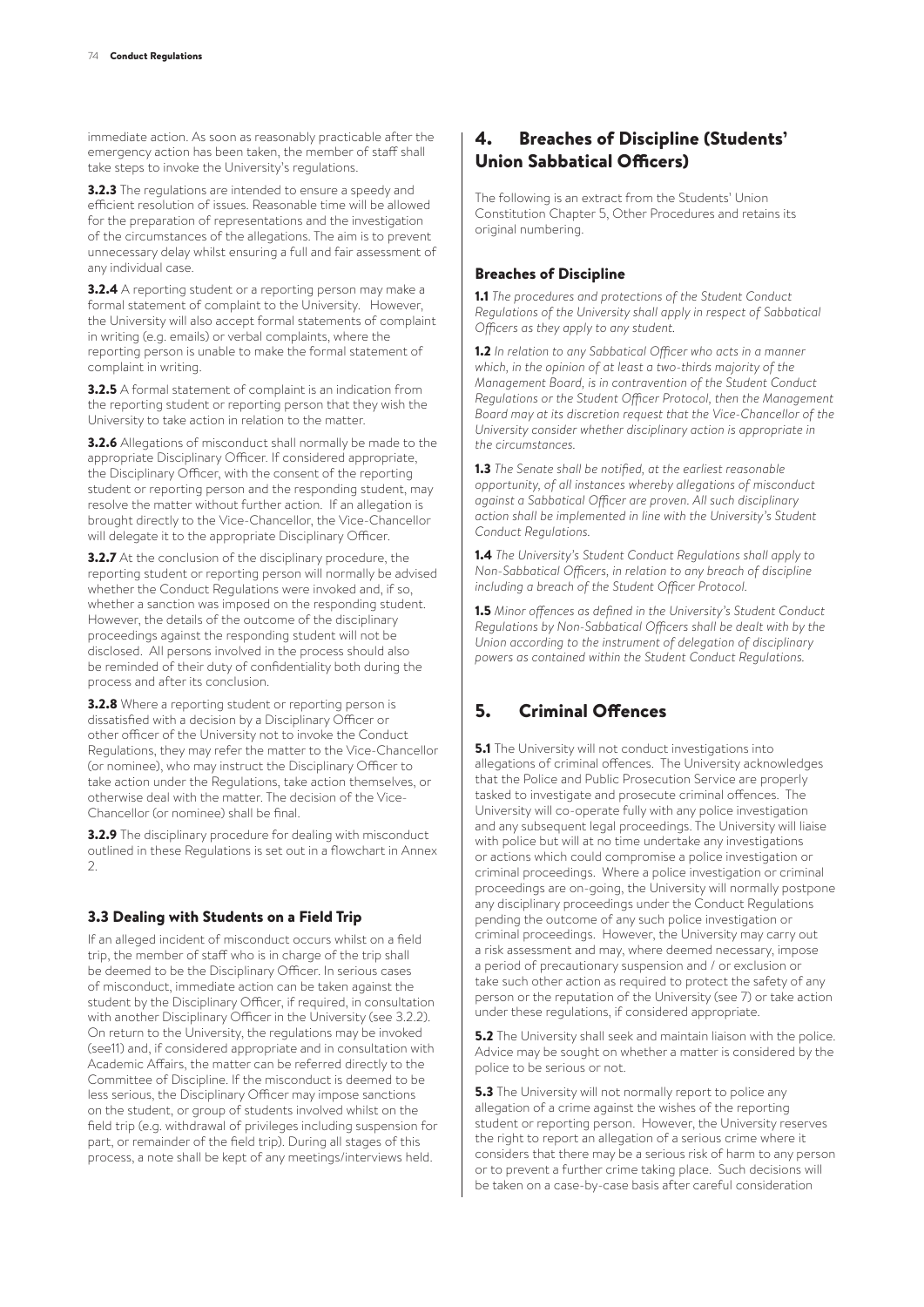of the wishes of the reporting student or reporting person and the circumstances of the case. Advice may also be sought on whether there are compelling reasons for reporting a matter formally to police where the reporting student or reporting person is opposed to such action. In certain circumstances it is a legal requirement to report incidents to the police.

**5.4** Where a finding of misconduct is made, any penalty imposed by a criminal or civil court shall be taken into consideration in determining the penalty under these regulations.

## 6. Disclosure of Criminal Convictions / Allegations of Criminal Activity

6.1 The University takes the health, safety and wellbeing of all its staff and students seriously and in order to assess any potential risk, it deems disclosure of certain criminal information necessary.

6.2 Upon enrolment and registration, students must disclose any unspent conviction\* for a relevant offence (see 6.5) to the Director of Academic and Student Affairs. Failure to do so within two working days may be deemed to constitute a disciplinary offence (see Annex 1, Table 2).

\*As set out in The Rehabilitation of Offenders NI Order 1978.

6.3 Where, after admission to the University but before ceasing to be a student, if a student:

- is notified that they are under police investigation for a relevant offence
- ii. is subject to bail conditions which have any impact on their ability to attend campus or carry out study (whether precharge / police bail or court bail)
- iii. is charged with a relevant offence
- iv. is summonsed in relation to a relevant offence

the student must inform the Director of Academic and Student Affairs immediately.

6.4 The student must disclose to the Director of Academic and Student Affairs:

- i. the nature of the offence for which they are under investigation
- ii. any bail conditions imposed by police or court
- iii. the charge (if any) against the student
- iv. the name and contact details of the Investigating Officer, if known

6.5 For the purpose of 6.2-6.4, a relevant offence is a criminal offence involving any act of violence, offences concerning the intention to harm or resulting in actual harm, the unlawful supply of controlled drugs or substances where the conviction concerns commercial drug dealing or trafficking, offences involving firearms, arson or those listed in the Sex Offences Act 2003 or The Terrorism Act 2006.

6.6 Students must also immediately inform the Director Academic and Student Affairs if they are or become subject to a Non-Molestation Order, an Order under the Protection from Harassment (Northern Ireland) Order 1997 in which the complainant is a member of the University, or an Anti-Social Behaviour Order, or a Sexual Offences Prevention Order (see 6.2-6.4 above).

6.7 Students whose programmes are covered by the Fitness to Practise Procedure must disclose to the University as soon as possible if they become subject to a police investigation and/or pre-charge or court bail conditions or acquire a criminal record, after admission and before graduation, relating to any criminal offence.

6.8 Failure to disclose the required information to the Director of Academic and Student Affairs as stated in 6.2-6.4 above, normally within two working days of the student becoming aware of the investigation, imposition of bail conditions, charge or summons, or imposition of a court order (see 6.6 above), may constitute a disciplinary offence (see Annex 1, Table 2). The student will not be requested or required to disclose any details of the alleged offence other than the information set out at 6.4 above.

6.9 Students must keep the Director of Academic and Student Affairs updated on the progress of any police investigation or criminal proceedings.

**6.10** For the avoidance of doubt, a student not is required to submit a subject access request under the data protection legislation in order to comply with 6.2-6.6.

6.11 Regulations 6.2-6.6 apply to students during a period of temporary withdrawal (see Regulations for Students 1.20) and to any student under suspension (including an emergency or precautionary suspension for a related or unrelated matter).

**6.12** Following disclosure by a student pursuant to regulation 6.2-6.6, the Director of Academic and Student Affairs may consult with senior colleagues and/or other appropriate persons and will, where appropriate, impose an emergency precautionary suspension or exclusion pursuant to 7.2.

## 7. Precautionary Suspension or Exclusion

#### 7.1 Precautionary Suspension or Exclusion by Pro-Vice-Chancellor

7.1.1 Subject to 7.1.2, a student against whom an allegation of misconduct has been raised, or against whom a criminal charge is pending, or who is the subject of police investigation, or is the subject of civil proceedings as set out in 6.6, may be subject to a precautionary suspension or exclusion from the University (or part thereof) by the Pro-Vice¬-Chancellor pending a disciplinary hearing or outcome of a police investigation or criminal or civil proceedings. The terms of the precautionary suspension or exclusion, will be notified in writing to the student.

7.1.2 The purpose of a precautionary suspension or exclusion is to prevent reoccurrence of any (alleged) misconduct and/ or to protect the members of the University community in general, or a particular member or members, or to prevent any continuance of damage to the University's reputation. This authority shall be used only where the Pro-Vice-Chancellor is of the opinion that it is necessary to take such action. Written reasons for the decision shall be recorded and made available to the student. The imposition of a precautionary suspension or exclusion from the University (or part thereof) should not be interpreted as an indication that the University has taken any view relating to the guilt or innocence of any student.

Suspension is the total prohibition on attendance at or access to University facilities and on any participation in University activities; but it may be subject to qualification, such as permission to attend for the purpose of an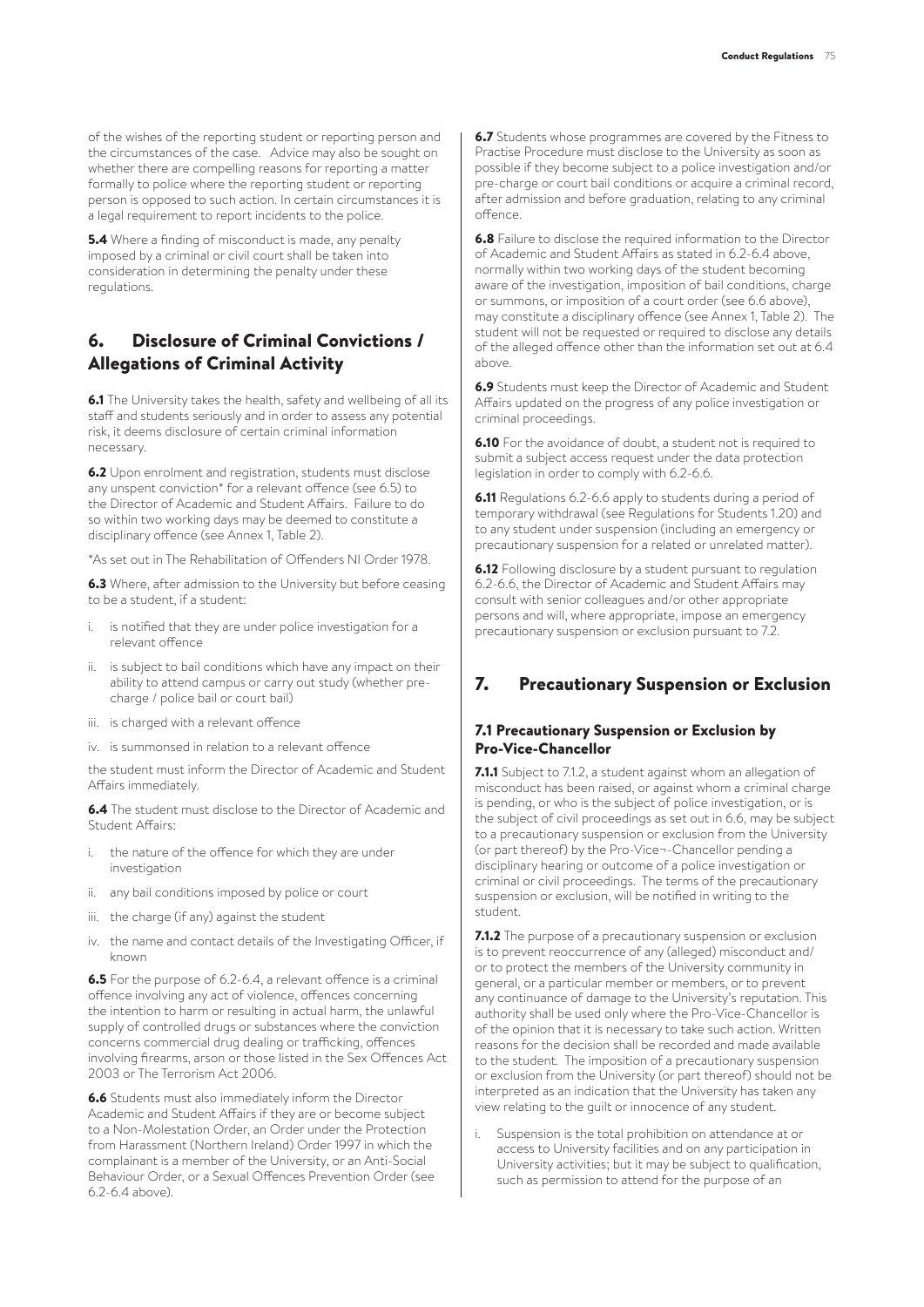examination. Students under suspension will not be eligible to enrol or graduate.

ii. Exclusion is the selective restriction on attendance at or access to the University (or part thereof) or access to University facilities or prohibition on exercising the functions or duties of any office or committee membership in the University or the Students' Union, the exact details to be specified in writing.

During any period of precautionary suspension or exclusion, a student shall be offered appropriate pastoral support by the University's student support services, and the student shall have access to these services.

7.1.3 A condition of a precautionary suspension or exclusion may include a requirement that the student should have no contact of any kind with a named person or persons.

7.1.4 No student shall be subject to precautionary suspension or exclusion unless they have been given an opportunity to make representations to the Pro-Vice-Chancellor. Where for any reason it appears to the Pro-Vice-Chancellor that it is not possible for the student to attend, for example the student is in custody or is abroad, the student shall be entitled to make written representations within five working days of the suspension or exclusion taking effect. The student shall be provided with copies of all documentation considered by the Pro-Vice-Chancellor in reaching a decision, except where to do so would breach the confidentiality or GDPR requirements with regard to another person, in which case the student will be provided with sufficient information to enable them to understand the case against them. The student will not be required or requested to disclose any details of the alleged offence. However, a student will be expected to provide such information as is necessary to enable a decision to be taken relating to a precautionary suspension, an emergency precautionary suspension or exclusion (see 6).

7.1.5 Where a precautionary suspension or exclusion is imposed, the student shall have the right to appeal the decision of the Pro-Vice-Chancellor to an Appeal Panel. Students may appeal by emailing Academic Affairs (academic-affairs@qub.ac.uk) within five working days of notification of the decision of the Pro-Vice-Chancellor. Students need only confirm that they wish to appeal, and may provide any additional information that they wish to be considered by the Appeal Panel. The Appeal Panel will comprise a Pro-Vice-Chancellor (different from the Pro-Vice-Chancellor who made the decision to impose a precautionary suspension or exclusion), and a senior colleague. Students shall be permitted to attend the meeting of the Appeal Panel and make representations on their own behalf, and will have the right to be accompanied (see 2.10 above).

7.1.6 The Appeal Panel will consider the documentation provided to the Pro-Vice-Chancellor and will reach one of the following decisions:

- i. Dismiss the appeal and confirm the Pro-Vice-Chancellor's decision.
- ii. Uphold the appeal in full and lift the precautionary suspension.
- iii. Uphold the appeal in part and amend the condition(s) of the precautionary suspension as deemed appropriate.

The decision of the Appeal Panel shall be final; there is no further internal right of appeal. However, any student who feels aggrieved may make a complaint to the Northern Ireland Public Services Ombudsman (see 18).

7.1.7 A decision to impose a precautionary suspension or exclusion on a student shall be subject to review normally every four weeks, taking account of any developments, or any written representations made by the student. Such a review will not involve a hearing. This timescale may be altered by the University if necessary or with the agreement of the student.

7.1.8 Any period of precautionary suspension or exclusion may be effective until the outcome of a police investigation, criminal, civil or disciplinary proceedings is known. At that stage the Pro-Vice-Chancellor shall review what, if any, further action shall be taken under these regulations.

### 7.2 Emergency Precautionary Suspension or Exclusion from University Premises by the Director of Academic and Student Affairs (or nominee)

7.2.1 From time to time it may be necessary to impose an emergency precautionary suspension or exclusion on a student (see 7.1.2) with immediate effect, pending further action under the Conduct Regulations.

7.2.2 The Director of Academic and Student Affairs (or nominee) may consult with senior colleagues and any other person deemed necessary, and will, where appropriate, impose an emergency precautionary suspension or exclusion on a student for a maximum of five working days. The decision of the Director of Academic and Student Affairs (or nominee) will be reviewed by a Pro-Vice-Chancellor, who may at that stage impose a precautionary suspension or exclusion. The procedure will then follow 7.1 above.

### 7.3 Emergency Precautionary Suspension Following an Alleged Breach of the COVID-19 regulations and/ or Guidance

7.3.1 Upon notification to the University that a registered student has been served with a Penalty Notice (COV 1) or Prohibition Notice (COV 2) notice, or that there is evidence of a significant breach of the government regulation and/or Public Health Agency guidance, the Director of Academic and Student Affairs (or nominee) may impose an emergency precautionary suspension on the student for a maximum period of fourteen days with immediate effect. The terms of the emergency precautionary suspension may include:

- Total prohibition on attendance at, or access to, University facilities and on participation in University activities, including total prohibition on engagement with any online teaching and library or other University services (but not including Wellbeing/Disability Services);
- ii. Exclusion from the entirety of the University campus, including access to University facilities (e.g. PEC and Students' Union), with the exception of students living in University accommodation who may be required to selfisolate as instructed by Accommodation Services.

7.3.2 The decision will be taken summarily by the Director, based on the available evidence. There will be no requirement for a review or a risk assessment before a decision is made. The student will have no right to appeal this emergency precautionary suspension, but will retain the right to appeal subsequent outcomes from a Disciplinary Officer or the Committee of Discipline.

7.3.3 Where a student is studying on an accredited programme to which the Fitness to Practise Procedure applies, the Director may also refer the matter to the student's Head of School (or equivalent) for consideration under the Fitness to Practise Procedure.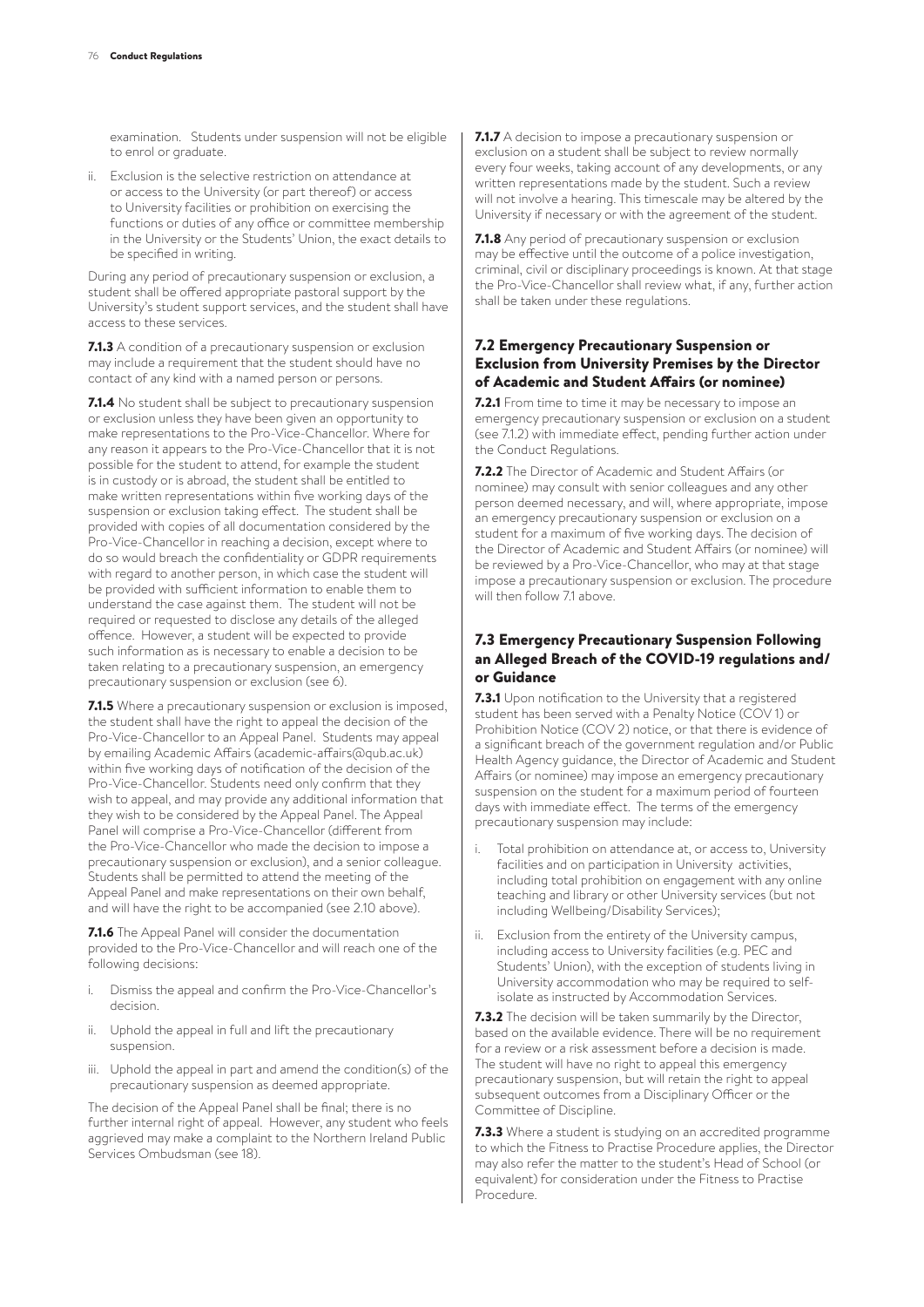## 8. Risk Assessment

#### 8.1 Risk Assessment (Relating to Precautionary Suspension or Exclusion, or Emergency Precautionary Suspension or Exclusion)

8.1.1 When considering the imposition of a precautionary suspension or exclusion, or an emergency precautionary suspension or exclusion, a risk assessment will be carried out by the Pro-Vice-Chancellor or the Director of Academic and Student Affairs (or nominee) (as appropriate).

8.1.2 The risk assessment will consider the potential risks to the responding student, other registered students, staff and visitors to the University; it may also, where appropriate, consider any damage or potential damage to the University's reputation.

8.1.3 In carrying out a risk assessment, the University may contact the police with a view to obtaining information to enable it to assess the risk of harm or injury to any person or to the University's reputation or facilities.

8.1.4 Responding students will not be required or requested to disclose the details of any such alleged misconduct where such disclosure could prejudice a police investigation or criminal proceedings (see 6). In these circumstances, the responding student will be advised of their right to seek legal advice before discussing the matter with any member of University staff. However, legal representation will not be permitted at any meeting deemed necessary.

#### 8.2 Procedure and Risk Assessment for Students Who Have Disclosed a Criminal Conviction or Are Subject to Court Orders (Including Suspended Sentences)

8.2.1 Following the disclosure to the Director of Academic and Student Affairs, as required under 6.2 or 6.6, the Director of Academic and Student Affairs (or nominee) shall appoint an Investigating Officer to carry out an investigation into any risk involved to the individual student, other registered students, staff, visitors or to the University's reputation or facilities.

8.2.2 A student may be invited to attend a meeting with the Investigating Officer. A note-taker will attend the meeting and the student may be accompanied (see 2.10).

8.2.3 The Investigating Officer will prepare a report for consideration by the Director of Academic and Student Affairs (or nominee) or the Pro-Vice-Chancellor for consideration of an emergency precautionary suspension/exclusion or precautionary suspension/exclusion (see 7 above), and/or a Risk Assessment Panel.

8.2.4 A Risk Assessment Panel will comprise:

- i. The Faculty Pro-Vice-Chancellor from the student's Faculty (or nominee) (who will normally act as Chair)
- ii. The Head of Legal Services (or nominee)
- iii. The Head of Student and Academic Affairs (or nominee)

8.2.5 The Investigating Officer's report will be shared with the responding student and any person as directed by the Chair of the Risk Assessment Panel.

8.2.6 The Risk Assessment Panel shall consider the Investigating Officer's report and any other relevant information provided by the responding student or any other person and may meet

with any person they deem appropriate in order to gather information, including, for the avoidance of doubt, the police.

8.2.7 The Risk Assessment Panel will make a decision about the responding student's continued study at the University.

8.2.8 If the Risk Assessment Panel considers that the conditions imposed on a responding student by any Court Order (e.g. Anti-Social Behaviour Order, Non-Molestation Order, Order under the Protection from Harassment (Northern Ireland) Order 1997, or Sexual Offences Prevention Order (see 6.6) are incompatible with the responding student's continued study at the University, it may impose any restriction on the responding student including but not limited to:

- suspension (see 7.1.2) (which may be for the period of the Court Order);
- ii. exclusion from any part of the University (see 7.1.2); or
- iii. expulsion from the University.

In cases where a precautionary suspension or exclusion is imposed for the duration of the Court Order, the decision will not be reviewed every four weeks in accordance with 7.1.7 above, and will only be reviewed upon notification to the University of any developments or changes to the Court Order.

8.2.9 The decision and any restriction imposed on the responding student must be proportionate. Any restriction imposed on a student must be strictly necessary for the protection of the responding student, other registered students, staff or visitors to the University. The Risk Assessment Panel may also consider damage to the University's reputation.

8.2.10 The decision of the Risk Assessment Panel may be appealed to a Student Disciplinary Appeals Committee (see 15).

## 9. Agreements about Facts and Future Behaviour

#### 9.1 Purpose

9.1.1 The University recognises that it has a duty of care to all persons involved in the disciplinary process.

9.1.2 In some cases involving two registered students, it may be possible to reach agreement about some of the issues in the case in order to focus on the issues that need to be addressed pending the outcome of any criminal, civil or disciplinary proceedings.

9.1.3 Where it appears that an incident may have occurred between two students but the facts are unclear and/or disputed by the parties, the University will seek, where possible, to facilitate both students in their continued attendance at University and use of University facilities, including University accommodation. However, this may entail one or both students making changes to their routine or moving accommodation. Students should be prepared to make compromises and concessions in order to reach an agreement. In requesting or requiring a student to do so, the University makes no judgment on what may or may not have occurred or on the guilt or innocence of either party. The University will seek to protect both students and to provide an environment in which they both feel safe and can continue on their programme of study pending the outcome of any criminal, civil or disciplinary proceedings.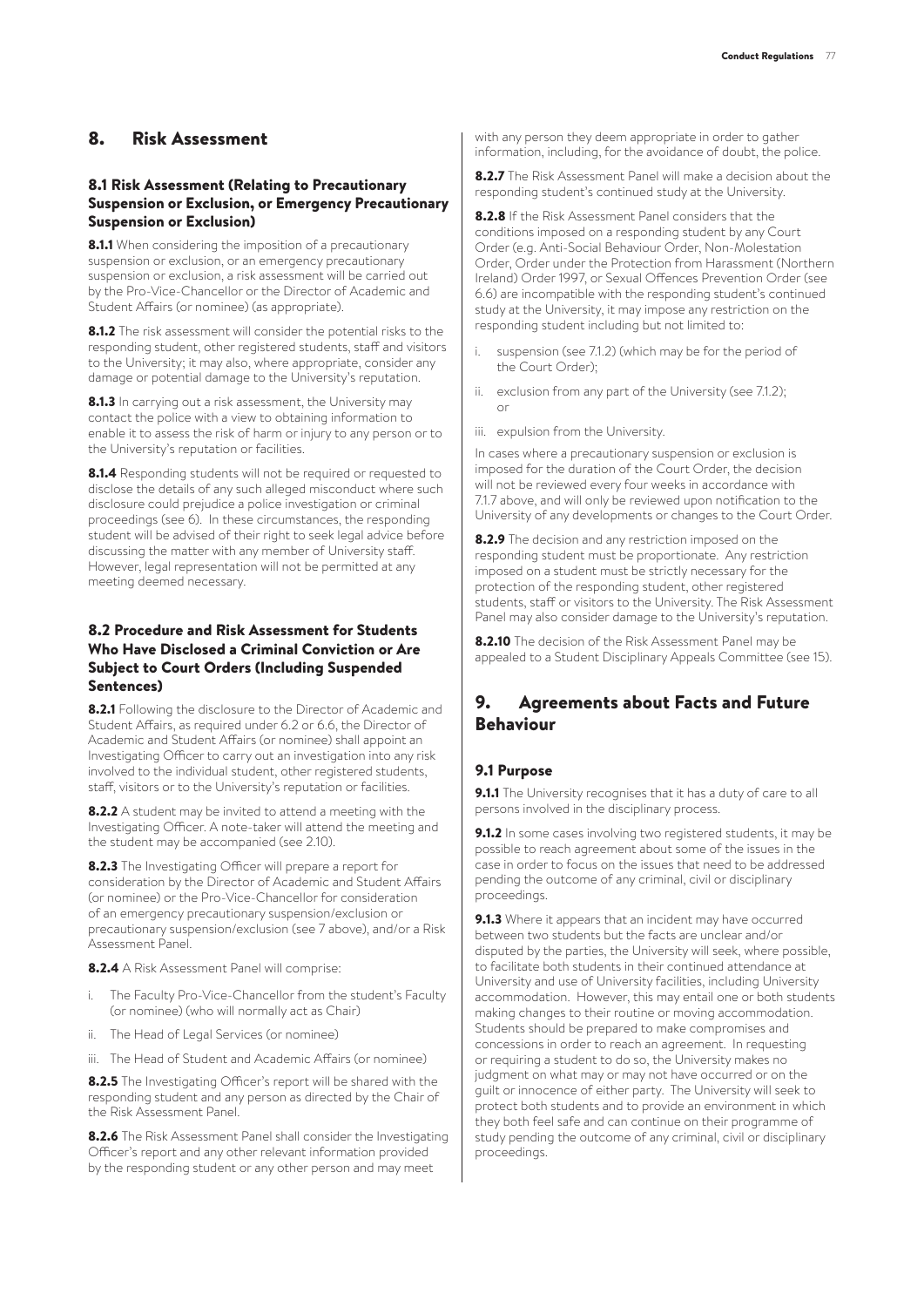#### 9.2 Future Conduct Agreement

A Future Conduct Agreement will set out any agreement by the two students involved regarding their future behaviour towards each other and any other person involved in the process, including witnesses. The Agreement may include the students' consensus about:

- i. no contact with each other, verbal or written, direct or indirect
- ii. reporting "near misses" (ie unintended and unforeseen contact)
- iii. for one or both to move accommodation
- iv. for one or both to make changes to their programme of study or study routine.

# 10. Serious Misconduct Protocol

Where the allegations against the responding student are deemed to constitute serious misconduct, the case will be dealt with in accordance with the Serious Misconduct Protocol. Serious misconduct relates to allegations of misconduct where the issues are deemed to be serious, complex or sensitive or pose a high reputational risk to the University, and include allegations of:

- i. Sexual misconduct
- ii. Bullying/harassment (including domestic abuse and online abuse)
- iii. Discrimination
- iv. Hate crime.

If the Serious Misconduct Protocol is to be followed, the responding student shall be advised by the Director of Academic and Student Affairs.

The Investigating Officer will prepare a report for consideration by a Disciplinary Officer. Such cases will normally be referred to a Committee of Discipline for consideration and a decision  $(s_{\rho\alpha} 12.5)$ 

# 11. Investigation

11.1 The Investigating Officer for off-campus offences shall normally be the Community Engagement Manager (or nominee). In all other cases the Disciplinary Officer (see 2.1.6) shall appoint an Investigating Officer. The Investigating Officer shall, normally within five working days of the University's receipt of the formal statement of complaint, initiate an investigation into the matter. This shall include the examination of written evidence from the reporting student or reporting person(s), evidence from the responding student, and other relevant evidence (e.g. statements from witnesses, CCTV footage, emails, social media posts etc).

11.2 The responding student shall be interviewed by the Investigating Officer who shall be responsible for ensuring a record of the meeting is taken. The Investigating Officer shall notify the responding student in writing by email to the student's University email address or in hard copy of:

i. The details of the allegations against them giving sufficient detail to enable the responding student to properly understand the case being made, and their right to be accompanied (2.10 above).

ii. Any suspension from their course, or limitations or conditions placed upon the continuance of their studies, accommodation, or access to University services or facilities, placement, or supervised practice during the period of the investigation.

11.3 The Investigating Officer shall make a written report of the findings to the Disciplinary Officer detailing all the evidence obtained and making a preliminary recommendation.

# 12. Disciplinary Officer's Decision

12.1 If the Disciplinary Officer considers the circumstances warrant it (e.g. if the case is not complex and the facts of a case are not contested), they may deal with the case summarily. The Disciplinary Officer may make a decision and impose a penalty within the limits specified in 16.1, without interviewing the responding student.

12.2 If the Disciplinary Officer deems it appropriate, they may interview the responding student (see 13).

12.3 If the Disciplinary Officer decides that there is no case to answer, then the Disciplinary Officer shall dismiss the case.

12.4 If the Disciplinary Officer, in consultation with Academic Affairs, considers the circumstances warrant it, they shall refer the case immediately to the Committee of Discipline (see 13 below).

12.5 The Disciplinary Officer shall notify the responding student of their decision in accordance with 2.4 above.

# 13. Disciplinary Officer Hearing

#### 13.1 Procedure

13.1.1 A member of staff from the relevant Directorate or School (see 2.1.8) shall normally act as Secretary to the Disciplinary Officer hearing, and shall be responsible for the administration of the hearing. The member of staff shall keep records of the meeting, and shall be responsible for notifying the responding student of the time and date of the hearing, and for the circulation of documentation. Minutes shall be taken as a formal record of the meeting and retained.

13.1.2 The responding student shall be required to attend the meeting with the Disciplinary Officer and shall be given at least five working days' written notice of the date, time and venue of the meeting.

13.1.3 The responding student shall be informed of the identity of the Disciplinary Officer and will receive copies of all documentation to be considered by the Disciplinary Officer, including the Investigating Officer's report, and also a copy of these Requilations.

13.1.4 The communication requiring the student to attend the hearing shall:

- State the issue(s) to be considered at the hearing, giving sufficient detail to enable the responding student properly to understand the case being made.
- ii. State the findings of the investigation.
- iii. Inform the responding student of their right to be accompanied (see 2.10) and state that the responding student is required to confirm the name of the person(s) accompanying them to the hearing two days in advance of the hearing.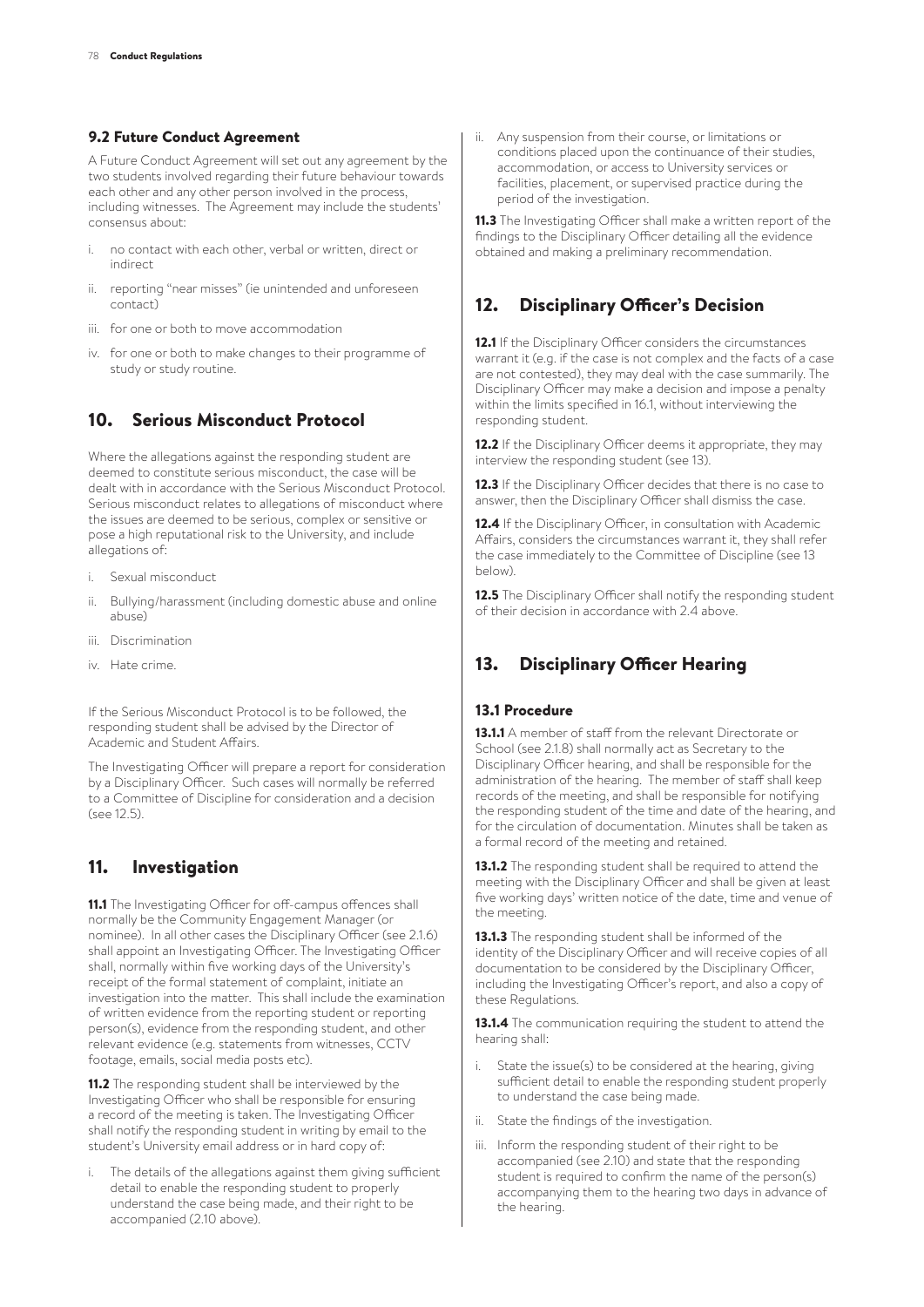- iv. Inform the responding student of the procedure which will be used at the hearing.
- v. Inform the responding student that failure to attend the hearing may lead to the consideration of the case and the imposition of a penalty in the absence of the responding student, without further notice.

13.1.5 The responding student shall be allowed five working days in which to prepare their case. All information on which the responding student intends to rely should normally be made available to the Disciplinary Officer at least two working days before the date set for the interview, including names of witnesses the responding student intends to call. It is the responsibility of the responding student to arrange for their witnesses to attend the interview.

13.1.6 If all the parties involved in the case are in agreement, an accelerated timeframe may be applied.

13.1.7 The decision of the Disciplinary Officer shall be communicated to the responding student in writing in accordance with 2.5 above. The Head of the relevant School or Director of the relevant Institute shall be informed. The responding student's right to appeal a decision to the Committee of Discipline shall also be stated in the communication.There shall be no appeal against a referral to a Committee of Discipline, where a finding of guilt has not been made.

13.1.8 There shall be no appeal against a referral to a Committee of Discipline, where a finding of guilt has not been made.

#### 13.2 Appeals Against Decisions of the Disciplinary **Officer**

Subject to 13.1.8, a responding student may appeal against a decision of the Disciplinary Officer by submitting the appropriate appeal form stating the grounds of appeal to appeals@qub.ac.uk or in hard copy to Academic Affairs, Level 6, Administration Building, Queen's University, Belfast BT7 INN. The grounds for appeal are set out in 13.3. The appeal form must be submitted to Academic Affairs by 4.00pm on the date stipulated in the letter giving the decision of the Disciplinary Officer. The stipulated date shall be ten working days after the date of notification to the student of the decision of the Disciplinary Officer.

### 13.3 Grounds for Appeal

The following are the grounds of appeal which will be considered:

- i. New evidence has become available which could not have been provided to the Disciplinary Officer.
- ii. There has been a procedural irregularity in the conduct of the investigation or Disciplinary Officer hearing.
- iii. The decision of the Disciplinary Officer was too severe or inappropriate.

## 14. The Committee of Discipline

## 14.1 Procedure

14.1.1 When convened, the Committee of Discipline will normally consist of:

- i. A Dean, Professional Support Director or senior member of academic / academic support staff (who will normally act as Chair)
- ii. A Head of School or Director of Education
- iii. A Disciplinary Officer
- iv. A Students' Union Sabbatical Officer.
- v. Where the responding student is studying at the Institute of Professional Legal Studies, membership of the Committee of Discipline will include one member of the Inn of Court of Northern Ireland and one member of the Law Society of Northern Ireland nominated by the Council of Legal Education.

14.1.2 No member of the Committee should have been involved in the case previously. Members will be independent and will not be from the same School as the responding student. At all meetings of the Committee of Discipline, three members shall constitute a quorum. A Disciplinary Officer may attend in the place of a Head of School or Director of Education (see 14.1.1 ii above).

14.1.3 After consultation with Academic Affairs, a member of the Academic and Student Affairs Directorate shall normally act as Secretary to the Committee of Discipline. They shall be responsible for the administration of the Committee's proceedings, with due regard to confidentiality, and subject to directions from time to time, given to them by the Committee. The Secretary shall keep records of the proceedings, with due regard to confidentiality. The Secretary shall be responsible for the circulation of written submissions and other relevant documents. Minutes shall be taken as a formal record of the Committee of Discipline hearing and retained.

14.1.4 If the Chair of the Committee considers the circumstances warrant it (e.g. if the facts of the case are not contested), they may deal with the case summarily.

14.1.5 The responding student shall be required to attend the meeting of the Committee of Discipline and shall be given at least five working days' written notice of the date, time and venue of the meeting.

14.1.6 The responding student shall be informed of the membership of the Committee of Discipline and will receive copies of all documentation to be considered by the Committee of Discipline and also a copy of these Regulations.

14.1.7 The communication requiring the responding student to attend the hearing shall follow the same format as that detailed in 13.1.4.

14.1.8 The responding student shall be allowed five working days in which to prepare their case. All information on which the responding student intends to rely should normally be made available for the members of the Committee two working days before the date set for the hearing, including names of witnesses the responding student intends to call. It is the responsibility of the responding student to arrange for their witnesses to attend.

14.1.9 The Disciplinary Officer / Investigating Officer (or nominee) shall be invited to attend the meeting to explain the reasons for the decision. The responding student and the Disciplinary Officer / Investigating Officer (or nominee) shall each be present while the other is speaking.

14.1.10 It is the responsibility of the Disciplinary Officer / Investigating Officer (or nominee) to arrange for the attendance of any witnesses they intend to call. This information should normally be made available for the members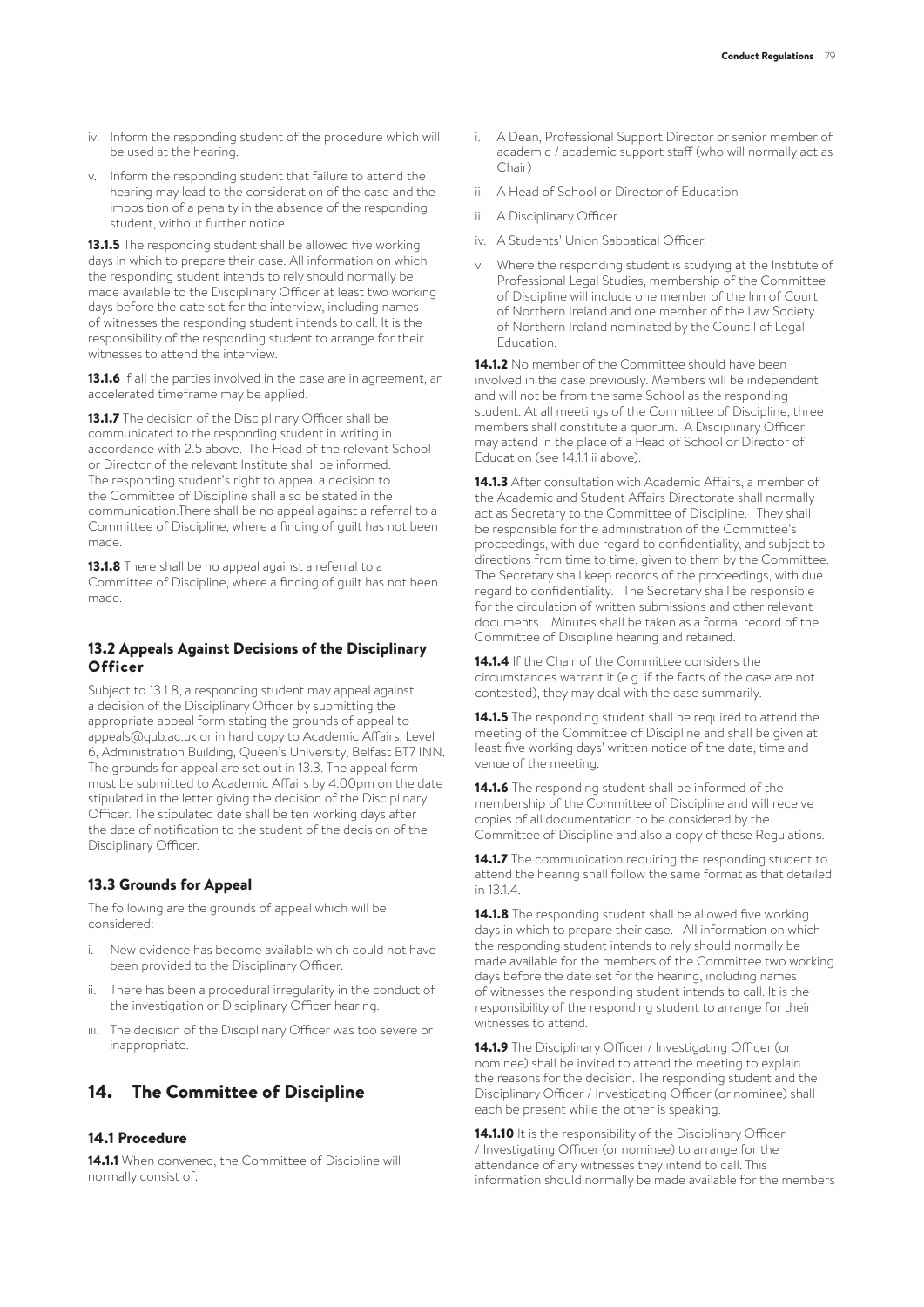of the Committee at least two working days before the date set for the hearing.

14.1.11 If all the parties involved in the case are in agreement, an accelerated time frame may be applied.

14.1.12 The responding student may be invited to submit further information in support of their case. Such written information should normally be submitted to the Secretary of the Committee at least two working days in advance of the hearing. The Committee of Discipline shall have access to the record of the first Disciplinary hearing. If new information, which was not available to the responding student at the time of the original decision, is presented by the responding student, the Committee will consider it. Other than such new evidence, the Committee of Discipline will consider only the grounds for the appeal submitted by the responding student. The appeal hearing will not constitute a re-hearing of the case.

14.1.13 Where the Committee of Discipline has been convened to hear an appeal against the decision of a Disciplinary Officer, the options available to the Committee of Discipline are as follows:

- i. To uphold the appeal in full or in part, and rescind the penalty imposed by the Disciplinary Officer in full or in part or, where deemed appropriate, impose a different penalty;
- ii. To dismiss the appeal and confirm the penalty imposed by the Disciplinary Officer.

14.1.14 The decision of the Committee of Discipline shall normally be communicated to the responding student in writing within eight working days of the decision being made. The Head of the relevant School shall be informed. The responding student's right to appeal a decision of the Committee of Discipline (subject to 14.1.15) shall also be stated in the communication.

14.1.15 Where the Committee of Discipline has been convened to hear an appeal against the decision of a Disciplinary Officer no further appeal will be permitted and the responding student must be referred to their right to make a complaint to the Northern Ireland Public Services Ombudsman (see 18). There shall be no appeal against a referral for the University Fitness to Practise Procedure to be invoked (see 16.1 viii).

#### 14.2 Appeal Against the Decision of a Committee of Discipline or Risk Assessment Panel

14.2.1 Subject to 14.1.15, a responding student may appeal a decision of a Committee of Discipline or Risk Assessment Panel to a Student Discipline Appeals Committee. The appeal must be submitted on the appropriate form to the Director of Academic and Student Affairs setting out the grounds for appeal by 4.00pm on the date stipulated in the letter giving the decision of the original hearing. The stipulated date shall be ten working days after notification to the student of the decision of the Committee of Discipline or Risk Assessment Panel.

14.2.2 The following are the grounds of appeal which will be considered:

- i. New evidence has become available which could not have been provided to the Committee of Discipline/Risk Assessment Panel.
- ii. There has been a procedural irregularity in the conduct of the investigation or the Committee of Discipline/Risk Assessment Panel proceedings.

iii. The decision of the Committee of Discipline/Risk Assessment Panel was too severe or inappropriate.

# 15. Student Discipline Appeals Committee

### 15.2 Procedure

15.1.1 When convened, the Student Discipline Appeals Committee will normally consist of:

- i. A Pro-Vice-Chancellor, Dean or Professional Support Director, or nominee (who will normally act as Chair)
- ii. The Registrar and Chief Operating Officer or nominee
- iii. Two Heads of School or Directors of Education
- iv. The President of the Students' Union or nominee.

15.1.2 Where the responding student is studying at the Institute of Professional Legal Studies, membership of the Student Discipline Appeals Committee will include one member of the Inn of Court of Northern Ireland and one member of the Law Society of Northern Ireland nominated by the Council of Legal Education.

**15.1.3** No member of the Committee should have been involved in the case previously. Members will be independent and will not be from the same School as the responding student. At all meetings of the Student Discipline Appeals Committee, three members shall constitute a quorum.

15.1.4 A member of the Academic and Student Affairs Directorate shall normally act as Secretary to the Student Discipline Appeals Committee and shall be responsible for the administration of the Committee's proceedings, with due regard to confidentiality, and subject to directions from time to time, given to them by the Committee. The Secretary shall keep records of the proceedings, with due regard to confidentiality. The Secretary shall be responsible for the circulation of written submissions and other relevant documents. Minutes shall be taken as a formal record of the Student Discipline Appeals Committee and retained.

**15.1.5** The responding student will be required to attend the meeting of the Student Discipline Appeals Committee and shall be given at least five working days' written notice of the date, time and venue of the meeting.

15.1.6 The responding student shall be informed of the membership of the Student Discipline Appeals Committee and will receive copies of all documentation to be considered by the Student Discipline Appeals Committee and also a copy of these regulations.

15.1.7 The communication requiring the responding student to attend the hearing shall follow the same format as that detailed in 13.1.4.

**15.1.8** The responding student may be invited to submit further written information in support of the appeal to the Student Discipline Appeals Committee. Such written information should normally be submitted to the Secretary of the Committee, at least two working days in advance of the hearing.

15.1.9 The Chair of the Committee of Discipline or Risk Assessment Panel (or nominee) shall be invited to attend the meeting to explain the reasons for the decision. The responding student and the Chair of the Committee of Discipline or Risk Assessment Panel (or nominee) shall each be present while the other is speaking.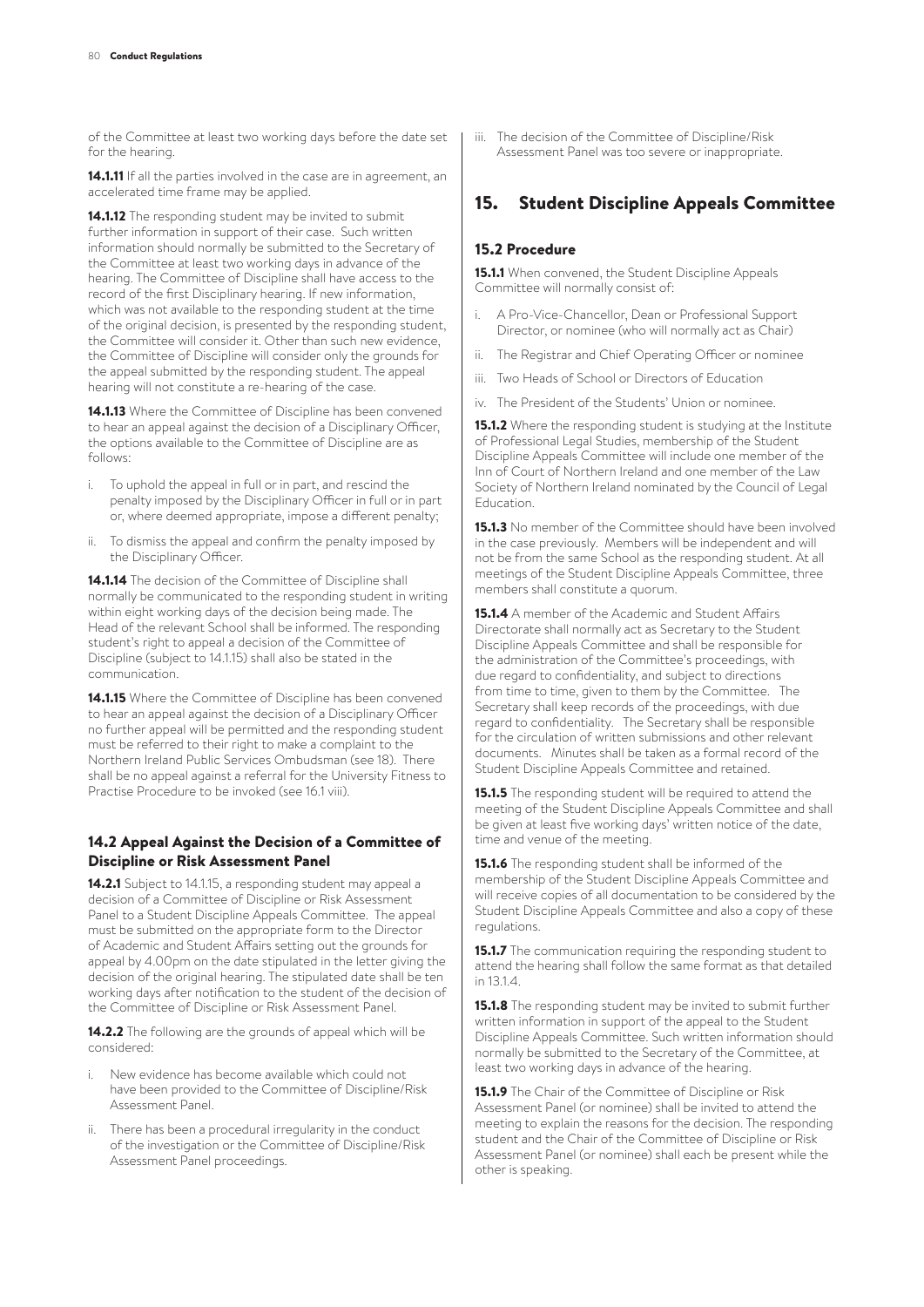**15.1.10** The Student Discipline Appeals Committee shall have access to the papers considered by Committee of Discipline or Risk Assessment Panel, the minutes of the Committee of Discipline or Risk Assessment Panel meeting, the decision letter and any other information deemed appropriate by the Chair of the Student Discipline Appeals Committee. If new information, which was not available to the responding student at the time of the Committee of Discipline or Risk Assessment Panel decision, is presented by the responding student, the Student Discipline Appeals Committee will consider it. Other than such new evidence, the Student Discipline Appeals Committee will consider only the grounds for the appeal submitted by the responding student. The appeal hearing will not constitute a re-hearing of the case.

15.1.11 The Student Discipline Appeals Committee shall have the authority to:

- i. uphold the appeal in full or in part, and rescind the penalty imposed by the Committee of Discipline/Risk Assessment Panel in full or in part or, where deemed appropriate, impose a different penalty. The Student Discipline Appeals Committee may impose a different penalty, less severe than that imposed by the Committee of Discipline/Risk Assessment Panel, where the appeal is upheld on the ground set out at 14.2.2 (iii);
- ii. dismiss the appeal and confirm the penalty imposed by the Committee of Discipline/Risk Assessment Panel.

The decision of the Student Discipline Appeals Committee shall normally be communicated to the responding student in writing within eight working days of the decision being made.

#### 15.2 Decision of the Student Discipline Appeals Committee

The decision of the Student Discipline Appeals Committee shall be final; there is no further internal right of appeal. However, any responding student who feels aggrieved by the decision may make a complaint to the Northern Ireland Public Service Ombudsman (see 18).

## 16. Outcomes

If the responding student has a previous disciplinary record, this may be taken into account when considering the penalty or penalties to be applied. The standard penalties to be applied for specific offences are set out in Annex 1.

#### 16.1 Outcomes Available to a Disciplinary Officer

Having considered the allegation(s) of misconduct, the Disciplinary Officer may dispose of the case using one or any combination of the following;

- i Dismiss the case.
- ii. Find that a disciplinary offence has been committed but that advice and warning should be given to the responding student. A record of the advice and warning will be retained on their student record.
- iii. Conditional discharge that no further action be taken provided the responding student fulfils the conditions laid down by the Disciplinary Officer.
- iv. A written warning which will stay on the Student Transcript until graduation.
- v. A fine, up to a maximum of £250 per offence.
- vi. Payment for any loss or damage that resulted directly or indirectly from the responding student's misconduct.
- vii. Referral of the case to the Committee of Discipline, in consultation with Academic Affairs.
- viii. Referral of the case to Academic Affairs for the University Fitness to Practise procedure to be invoked.
- ix. Exclusion involving a selective restriction on, or access to the University, or prohibition on exercising the functions and/or duties of any office or committee membership in the University or Students' Union, the exact details to be specified in writing. (This does not include exclusion from the student's course).
- x. Exclusion for a specified period from University accommodation.

#### 16.2 Outcomes Available to a Committee of **Discipline**

The Committee of Discipline shall deal with the case by using one or any combination of the outcomes in 16.1 with the addition of the following:

- A fine, not exceeding £500 per offence.
- ii. Suspension involving the total prohibition on attendance at or access to University facilities and on any participation in University activities; but it may be subject to qualification, such as permission to attend for the purpose of an examination. Students under suspension will not be eligible to enrol or graduate.
- iii. Permanent exclusion from University Accommodation.
- iv. Expulsion from the University.

#### 16.3 Right to Attend Class Pending Appeal

With the exception of suspensions or exclusions imposed under 7 or 8 above, responding students who submit an appeal against a decision to suspend, exclude or expel them from the University, may normally pending the outcome of the appeal, attend such classes or practical sessions as are deemed necessary for their continuing progression, provided they have attained the academic prerequisites for attendance. Such attendance shall be without prejudice to the outcome of the appeal and attendance shall not constitute enrolment/ registration. Students must notify the Head of School that they will be attending classes or other sessions pending the outcome of an appeal. Where circumstances merit it, the Head of School may refuse permission for the responding student to attend classes pending the appeal. Students who have submitted an appeal against a decision to suspend, exclude or expel them from the University, may not participate in external or clinical placements pending the outcome of an appeal.

## 17. Students' Union

Note: Any complaint about the conduct of a Sabbatical Officer within the Students' Union or its immediate environs shall be dealt with in accordance with regulation 4 of the conduct regulations.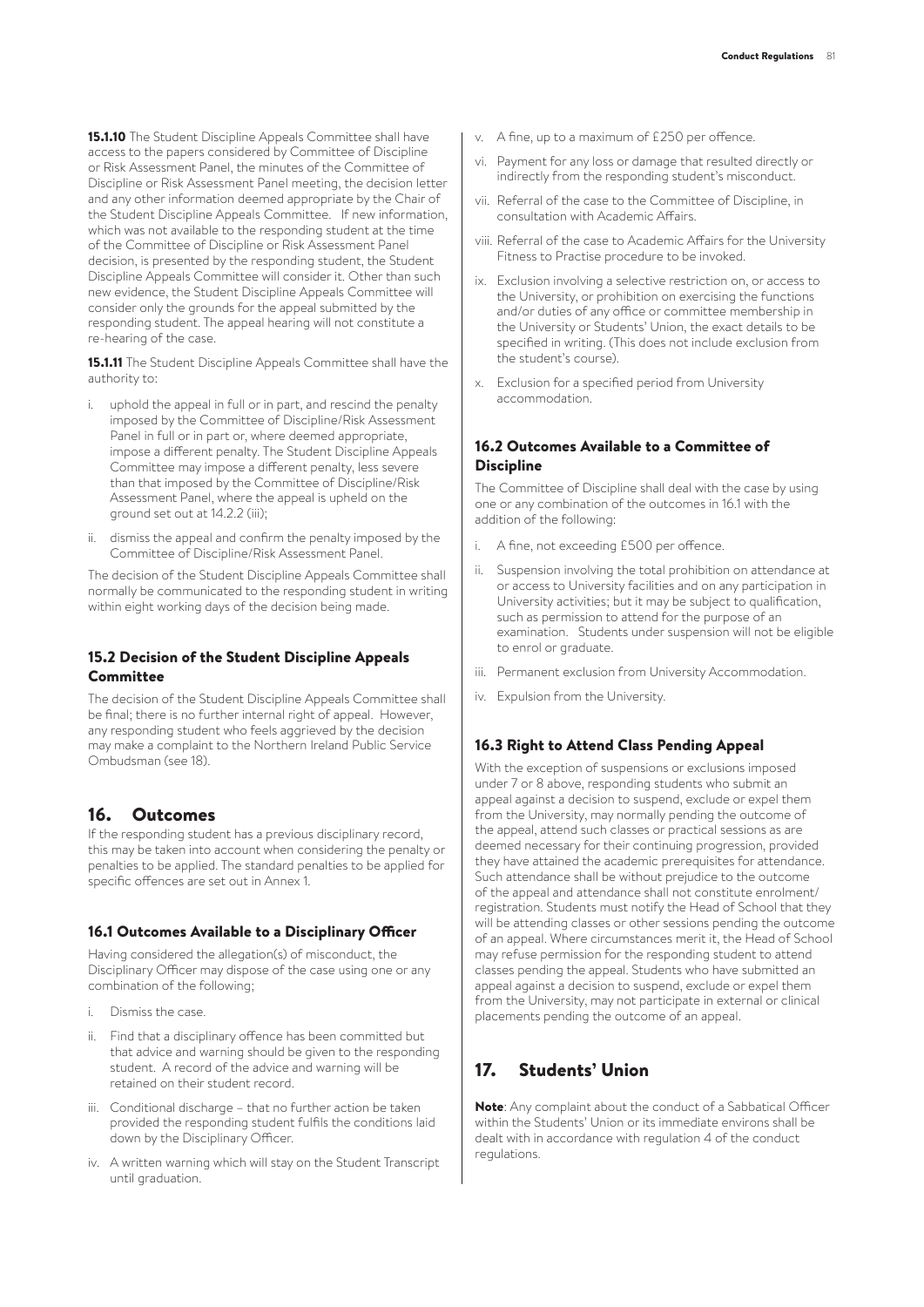#### 17.1 Students' Union: Delegation of Authority

The Committee of Discipline of the Academic Council, acting under the authority of the Senate, has delegated disciplinary powers to deal with certain breaches of regulations to the Council of the Students' Union (in relation to the disciplinary control of students within the Students' Union or within the immediate environs of the Students' Union). It is important that disciplinary matters should be dealt with at the appropriate operational level within the University and the Students' Union. Many disciplinary cases are likely to result in minor sanctions and many violations of the Conduct Regulations will not be disputed by the perpetrator. It is equally important to attempt to resolve issues in a more informal setting rather than move too quickly into a formal Committee of Discipline. The Students' Union Disciplinary Officer will, therefore, handle minor breaches of the student conduct regulations pertaining to the Students' Union, whilst more serious cases shall be referred to the University's Committee of Discipline.

### 17.2 Students' Union: Disciplinary Officer Action and Investigation

17.2.1 When a complaint has been referred to a Disciplinary Officer (see 2.1.6), the Disciplinary Officer shall initiate an investigation into the matter, normally within five working days. For information, the President of the Students' Union will be informed that an investigation is being undertaken.

17.2.2 Within the Disciplinary Officer Procedures the normal expectation will be that the investigation and discipline functions of a case will be kept separate. However, it is acknowledged that this may not always be practicable for minor infringements within the Students' Union, given the relatively low level of staffing and the relatively high incidence of minor infringements generated within the Students' Union. In such cases, all references to Investigating Officer in the following regulations should be read as applying to the Disciplinary Officer.

17.2.3 The Director of the Students' Union will delegate their authority to the Deputy Director or a local area manager to act as a Disciplinary Officer (see 2.1.6). A member of staff from the Students' Union shall normally act as Secretary to the Disciplinary Officer hearing and shall be responsible for the administration of the hearing. The member of staff shall keep records of the meeting, and shall be responsible for notifying the student of the time and date of the hearing, and for the circulation of documentation. Minutes shall be taken as a formal record of the meeting and retained. The Investigating Officer will carry out an investigation into the matter, including the examination of written evidence from the person or persons bringing the complaint against the student and evidence from the student concerned. The Investigating Officer shall be entitled to call for such papers, examine such witnesses and conduct such other relevant enquiries as appear to be necessary.

The Investigating Officer shall notify the student in writing of:

- i. The details of the allegations against them giving sufficient detail to enable the student to properly understand the case being made and their right to be accompanied by a registered student.
- ii. The identity of the Investigating Officer.
- iii. Any suspension or limitations or conditions placed upon their attendance at, or access to, accommodation occupied by the Students' Union.

17.2.4 The Investigating Officer shall make a written report of the results of the investigation to the Disciplinary Officer, detailing all evidence obtained during the investigation.

17.2.5 If the Disciplinary Officer considers the circumstances warrant it (e.g. if the facts of a case are not contested), they may deal with the case summarily without a formal investigation stage being initiated, or if it is appropriate, combine the investigation and discipline stages.

17.2.6 If the Disciplinary Officer decides that there is no case to answer, then the Disciplinary Officer shall dismiss the case and inform the student in writing. If the Disciplinary Officer decides that there is a *prima facie* case to answer, the student will be interviewed by the Disciplinary Officer and will be given at least five working days' written notice. If the Disciplinary Officer, in consultation with Academic Affairs, considers the circumstances warrant it, the Disciplinary Officer shall refer the complaint immediately to the Committee of Discipline (see 14).

17.2.7 The letter requiring the student to attend the hearing will:

- i. State the allegations to be considered at the hearing, giving sufficient detail to enable the student properly to understand the case being made.
- ii. Inform the student of their right to be accompanied by a registered student of the University (which shall include a Students' Union Sabbatical Officer), or a member of staff of the University or University Chaplaincy. The name of the person accompanying the student should normally be notified at least two working days in advance to the Disciplinary Officer.
- iii. Inform the student of the procedure which will be used at the hearing. That is to say that witnesses may be called in support of the complaint or by the student in support of their response and that relevant documentation may be considered at the hearing including any written statement by the student in response to the complaint. Where witnesses are called, they may be subject to examination, cross-examination and re-examination by the parties. Copies of any documents to be produced relating to the complaint should be enclosed with the letter. The student is required to provide to the Disciplinary Officer copies of any documents to which they intend to refer and the names of any witnesses they intend to call normally at least 2 working days before the time set for the hearing to enable consideration to be given to them. (It is the responsibility of the student to arrange for their witnesses to attend the hearing).
- iv. Inform the student that failure to attend the hearing without good cause (it is the responsibility of the student to establish 'good cause' to the satisfaction of the Disciplinary Officer) may lead to the Disciplinary Officer considering the case and imposing a penalty in the absence of the student without further notice.

17.2.8 The hearing by the Disciplinary Officer shall, as appropriate, be in accordance with the protocol as set out in 13. The Disciplinary Officer may adjourn the hearing at any time.

17.2.9 The student shall be allowed five working days in which to prepare their case. All information on which the student intends to rely should normally be made available for the members of the panel at least two working days before the date set for the interview, including names of witnesses they intend to call. It is the responsibility of the student to arrange for their witnesses to attend the interview. If all the parties involved in the case are in agreement, an accelerated timeframe may be applied.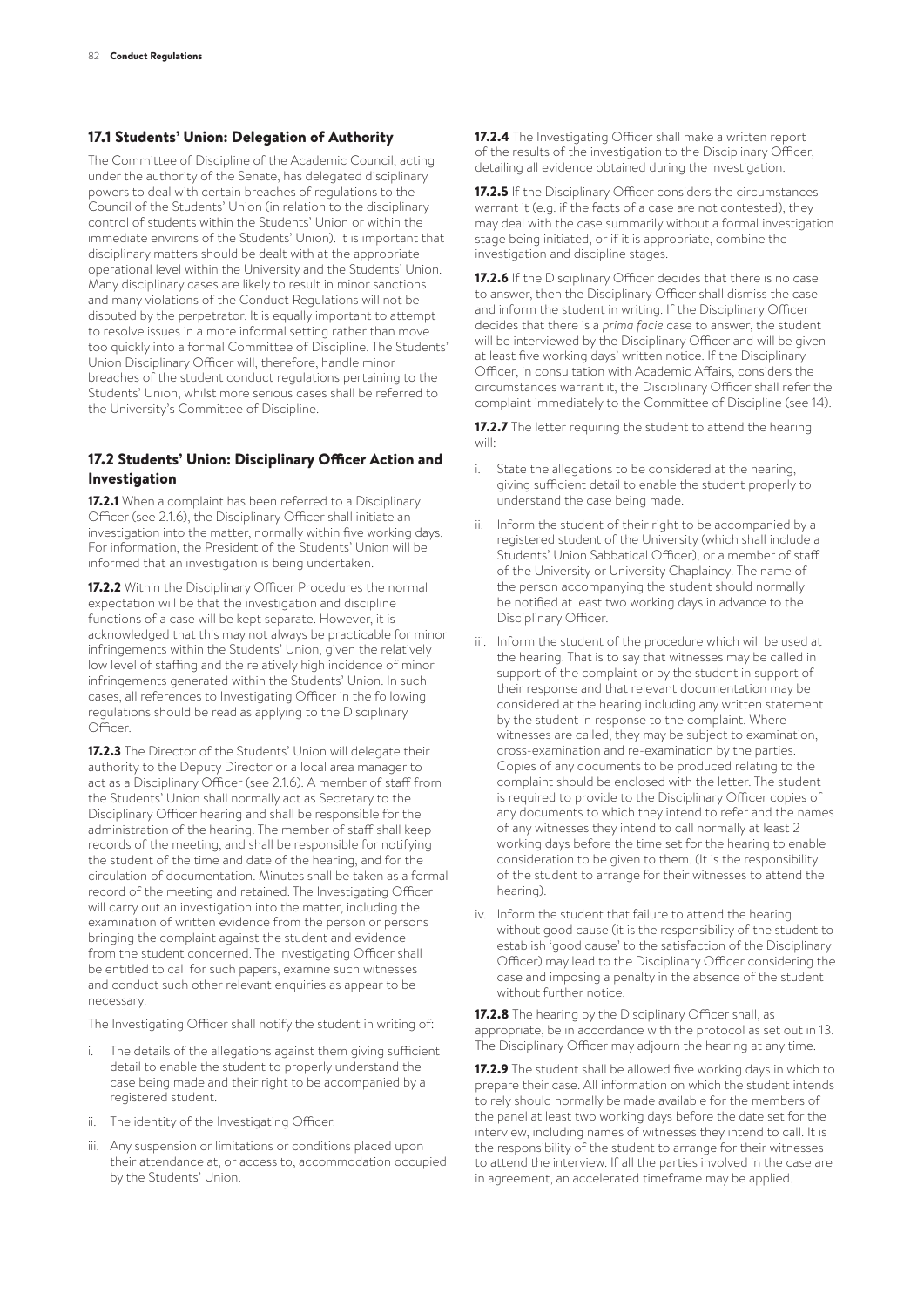17.2.10 The Disciplinary Officer shall deal with the case and either dismiss the charge or impose one or more penalties within the limits specified in 17.2.11.

17.2.11 Having considered the allegation of misconduct, the Disciplinary Officer may dispose of the case using one of the following or any combination.

- i. Dismiss the case.
- ii. Find that a disciplinary offence has been committed but that advice and warning should be given to the student. A record of the advice and warning will be retained on their student record.
- iii. Conditional discharge that no further action be taken against the student, provided they fulfil the conditions laid down by the Disciplinary Officer.
- iv. A written warning indicating the possible consequences of any further misconduct.
- v. A fine not exceeding £250.
- vi. The imposition of temporary exclusion from the Students' Union.
- vii. Payment for any loss or damage that resulted directly or indirectly from the student's misconduct.
- viii. Referral of the case to the University's Committee of Discipline, in consultation with Academic Affairs.
- ix. Referral of the case to Academic Affairs, for the Fitness to Practise procedure to be invoked.

The standard penalties to be applied for specific offences are set out in Annex 1.

17.2.12 The Disciplinary Officer shall communicate their decision to the student giving reasons for the decision, in writing, normally within eight working days of the decision being made. The student shall also receive a copy of the minutes of the hearing on request. The student's right to appeal a decision shall also be stated in the communication (see 13.2 and 13.3). An annual summary of cases will be prepared by the Disciplinary Officer to be forwarded to the Director of Academic and Student Affairs in August/September of each year.

Where a student has been found to have committed misconduct, details will be retained on a University database. If the student has a previous disciplinary record, this will be taken into account when considering the penalty or penalties to be applied.

## 18. Northern Ireland Public Services Ombudsman

A student who feels aggrieved by the final decision of the internal process may make a complaint to the Northern Ireland Public Services Ombudsman (https://nipso.org.uk/nipso/ about-us/who-we-are/) within six months of notification of the University's final decision.

# 19. Central Monitoring and Record Keeping

19.1 Public Engagement, Queen's Accommodation, Information Services and Schools shall provide the Director of Academic and Student Affairs with an annual report in October each year, of all the cases dealt with under this procedure.

19.2 The Director of Academic and Student Affairs shall make an annual report on disciplinary offences, including those considered by the Committee of Discipline and Student Discipline Appeals Committee to the Education Committee. Individual students shall not be identified in the report.

19.3 The University's Records Retention Schedules are available at: https://www.qub.ac.uk/about/Leadership-and-structure/ Registrars-Office/Information-Compliance-Unit/Records-Management/.

## 20. Further Information

Advice on these regulations may be obtained from Academic Affairs (email: appeals@qub.ac.uk).

## 21. Forms

The forms to be used to make a formal complaint of misconduct against a registered student (Formal Statement of Complaint), appeal against the decision of a Disciplinary Officer (DAF 1) and the decision of a Committee of Discipline (DAF 2) are available at:

http://www.qub.ac.uk/dasa/AcademicAffairs/ AppealsComplaintsandMisconduct/StudentDiscipline/.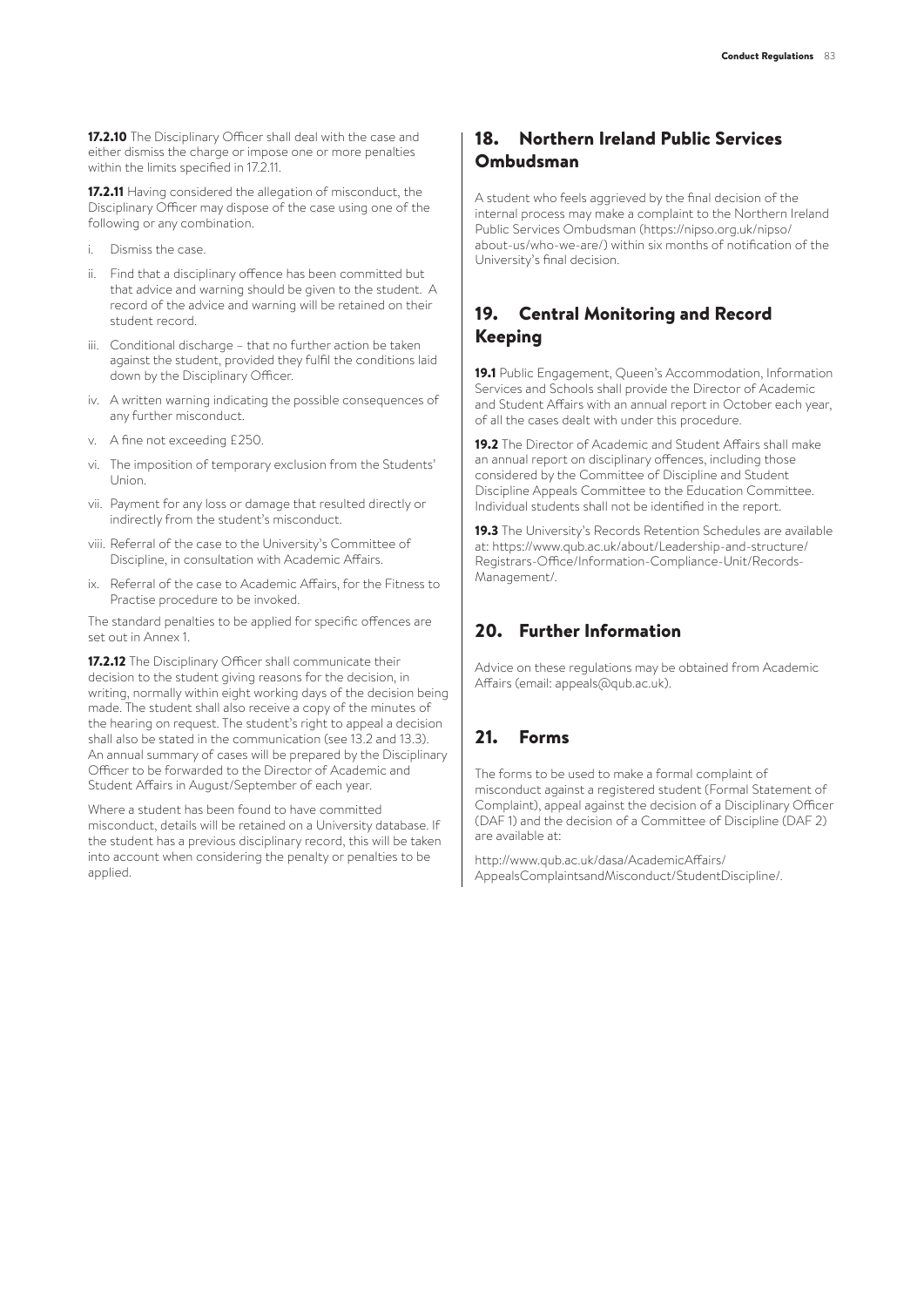# VIII. Conduct Regulations

# Annex 1, Table 1: Standard Penalties for Offences Normally Considered at Disciplinary Officer Stage

|              |                                                                                                                                                                                                              | <b>Standard Penalty/Action</b>       |                                                                                                 |
|--------------|--------------------------------------------------------------------------------------------------------------------------------------------------------------------------------------------------------------|--------------------------------------|-------------------------------------------------------------------------------------------------|
|              | Offence                                                                                                                                                                                                      | <b>First Offence</b>                 | <b>Second Offence</b>                                                                           |
| 1            | Smoking or vaping in a non-designated area<br>(outside).                                                                                                                                                     | Written Warning and Fine<br>- £50    | Written Warning and Fine - £100                                                                 |
| $\mathbf{2}$ | Drinking alcohol in a prohibited area.                                                                                                                                                                       | Written Warning and Fine<br>- £50    | Written Warning and Fine - £150                                                                 |
| 3            | Smoking or vaping in a prohibited area (inside).                                                                                                                                                             | Written warning and Fine<br>$-$ £150 | Referral to Committee of Discipline                                                             |
| 4            | Burning incense or candles on University premises<br>without appropriate authorisation                                                                                                                       | Written warning and Fine<br>$-$ £150 | Referral to Committee of Discipline                                                             |
| 5            | Failure, without reasonable cause, to produce<br>accurate identification upon demand to authorised<br>persons, who should identify themselves.                                                               | Written Warning and Fine<br>$-$ £150 | Written Warning and Fine - £250 and/or<br>exclusion                                             |
| 6            | Minor anti-social disturbance including off-campus<br>noise disturbance.                                                                                                                                     | Written Warning and Fine<br>- £150   | Written Warning and Fine - £250 and/<br>or exclusion or referral to Committee of<br>Discipline* |
| 7            | Causing minor harm or threatening to cause minor<br>harm to another person.                                                                                                                                  | Written Warning and Fine<br>$-$ £150 | Written Warning and Fine - £250 and/<br>or exclusion or referral to Committee of<br>Discipline* |
| 8            | Minor vandalism or malicious damage to property.                                                                                                                                                             | Written Warning and Fine<br>$-$ £150 | Written Warning and Fine - £250 and/<br>or exclusion or referral to Committee of<br>Discipline* |
| 9            | Disruption of, or interference with, the activities of<br>the University, whether on University premises or<br>elsewhere.                                                                                    | Written Warning and Fine<br>$-F150$  | Referral to Committee of Discipline*                                                            |
| 10           | Obstruction of, or improper interference with,<br>the functions, duties or activities of any student,<br>member of staff or other employee of the University<br>or any authorised visitor to the University. | Written Warning and Fine<br>$-$ £150 | Referral to Committee of Discipline*                                                            |
| 11           | Behaviour which interferes with the legitimate<br>freedom of speech, ideas, actions or enquiry of any<br>other student or member of staff.                                                                   | Written Warning and Fine<br>$-$ £150 | Referral to Committee of Discipline*                                                            |
| 12           | Indecent misconduct (minor)                                                                                                                                                                                  | Written warning and Fine<br>$-$ £150 | Referral to Committee of Discipline*                                                            |
| 13           | Failure to comply with a penalty previously imposed<br>under these regulations for a minor offence.                                                                                                          | Written Warning and Fine<br>$-$ £150 | Referral to Committee of Discipline*                                                            |
| 14           | Contempt of the University's Discipline procedures<br>by failing to co-operate with the University's<br>discipline authorities.                                                                              | Written Warning and Fine<br>$-$ £150 | Referral to Committee of Discipline*                                                            |
| 15           | Breach of University Regulations or Policy and<br>Procedures e.g. the Student Social Media Policy,<br>Student Visa requirements.                                                                             | Written Warning and Fine<br>$-$ £150 | Referral to Committee of Discipline*                                                            |
| 16           | Breach of Covid-19 guidance and/or regulations.                                                                                                                                                              | Written Warning and Fine<br>$-$ £250 | Referral to Committee of Discipline*                                                            |
| 17           | Misuse of learning materials, including online and<br>recorded materials, provided to students by the<br>University.                                                                                         | Written Warning and Fine<br>$-$ £250 | Referral to Committee of Discipline*                                                            |

\*The decision to refer a case to the Committee of Discipline should be taken in consultation with Academic Affairs. A hearing is not required for a case to be referred.

In addition to the above penalties, students will be required to pay for any loss or damage that resulted directly or indirectly from the student's misconduct. **The standard penalties listed above are not maximum penalties.** Depending on the circumstances and severity of an offence a heavier penalty may be applied.

In cases where a student admits an offence or presents mitigating circumstances (which should be recorded), a lesser penalty may be considered. A written warning will stay on the student transcript until graduation.

A second offence of an identical or similar nature will normally be referred to a Committee of Discipline. A second offence of a different nature may be dealt with by a Disciplinary Officer. More than three minor offences will result in a student being referred directly to a Committee of Discipline.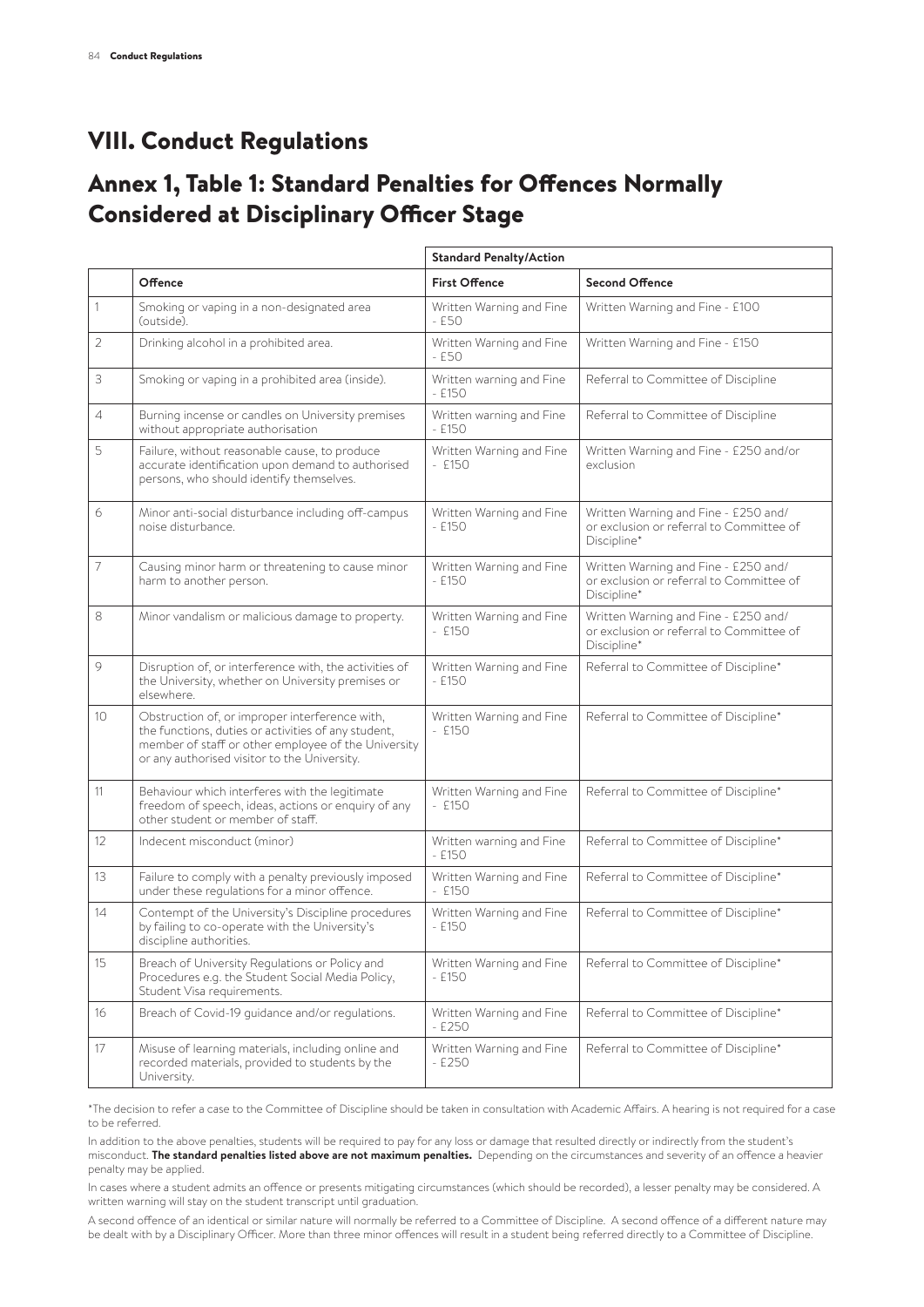# Table 2: Standard Penalties for Offences Considered by the Committee of Discipline

The Committee of Discipline must consider whether the nature and severity of the offence(s) warrant expulsion.

|    |                                                                                                                                                                                       | <b>Standard Penalty</b>                               |                                                         |
|----|---------------------------------------------------------------------------------------------------------------------------------------------------------------------------------------|-------------------------------------------------------|---------------------------------------------------------|
|    | Offence                                                                                                                                                                               | <b>First Offence</b>                                  | <b>Second Offence</b>                                   |
| 1  | Minor offence committed by a student with a<br>disciplinary record.                                                                                                                   | Written Warning and Fine - £350                       | Suspension                                              |
| 2  | Taking property without the consent of the<br>owner                                                                                                                                   | Written Warning and Fine - £500                       | Expulsion                                               |
| 3  | Major vandalism or malicious damage to<br>property.                                                                                                                                   | Written Warning and Fine - £500                       | Expulsion                                               |
| 4  | Misuse of fire or other safety equipment.                                                                                                                                             | Written Warning and Fine - £500                       | Expulsion or Exclusion from<br>University Accommodation |
| 5  | Failure to co-operate with the University's<br>discipline authorities on more than one<br>occasion.                                                                                   | Suspension                                            | Expulsion                                               |
| 6  | Behaviour which brings, or may bring, the<br>name of the University into disrepute.                                                                                                   | Suspension                                            | Expulsion                                               |
| 7  | Possession of an illegal substance or illegal<br>possession of a controlled drug, or possession<br>of any prescription drug which has not been<br>prescribed directly to the student. | Suspension/exclusion from University<br>accommodation | Expulsion                                               |
| 8  | Production of, offer of, sale of or giving to any<br>person, any illegal substance, controlled drug<br>or prescription drug.                                                          | Expulsion                                             | n/a                                                     |
| 9  | Abusive, threatening or intimidating, bullying<br>or harassing behaviour                                                                                                              | Expulsion                                             | n/a                                                     |
| 10 | Making false, frivolous, malicious, mischievous<br>or vexatious allegations against another<br>member of the University.                                                              | Suspension                                            | Expulsion                                               |
| 11 | Serious indecent misconduct                                                                                                                                                           | Suspension                                            | Expulsion                                               |
| 12 | Sexual misconduct, including attempted<br>sexual misconduct                                                                                                                           | Expulsion                                             | n/a                                                     |
| 13 | Failure to disclose the required information<br>to the Director of Academic and Student<br>Affairs as required by regulation 6 of these<br>Regulations.                               | Expulsion                                             | n/a                                                     |
| 14 | Fabrication or falsification of evidence or<br>information provided to the University                                                                                                 | Expulsion                                             | n/a                                                     |
| 15 | Physical misconduct                                                                                                                                                                   | Expulsion                                             | n/a                                                     |
| 16 | Threats of physical misconduct                                                                                                                                                        | Suspension                                            | Expulsion                                               |
| 17 | Public disorder                                                                                                                                                                       | Expulsion                                             | n/a                                                     |
| 18 | Major breach or repeated breaches of<br>Covid-19 guidance and/or regulations                                                                                                          | Expulsion                                             | n/a                                                     |
| 19 | Repeated or serious/gross misuse of learning<br>materials, including online and recorded<br>materials, provided to students by the<br>University                                      | Suspension                                            | Expulsion                                               |

In addition to the above penalties, students will be required to pay for any loss or damage that resulted directly or indirectly from the student's misconduct.

The standard penalties listed above are not maximum penalties. Depending on the circumstances and severity of an offence a heavier penalty may be applied, including suspension, exclusion or expulsion.

In cases where a student admits an offence, or presents mitigating circumstances (which should be recorded), a lesser penalty may be considered. A written warning will stay on the student transcript until graduation.

Suspension will normally be for an academic year, although this may vary according to the nature and severity of offences.

Students who are suspended may be permitted to take examinations but will not be permitted to graduate or re-enrol.

Expulsion will be recorded permanently on the student transcript.